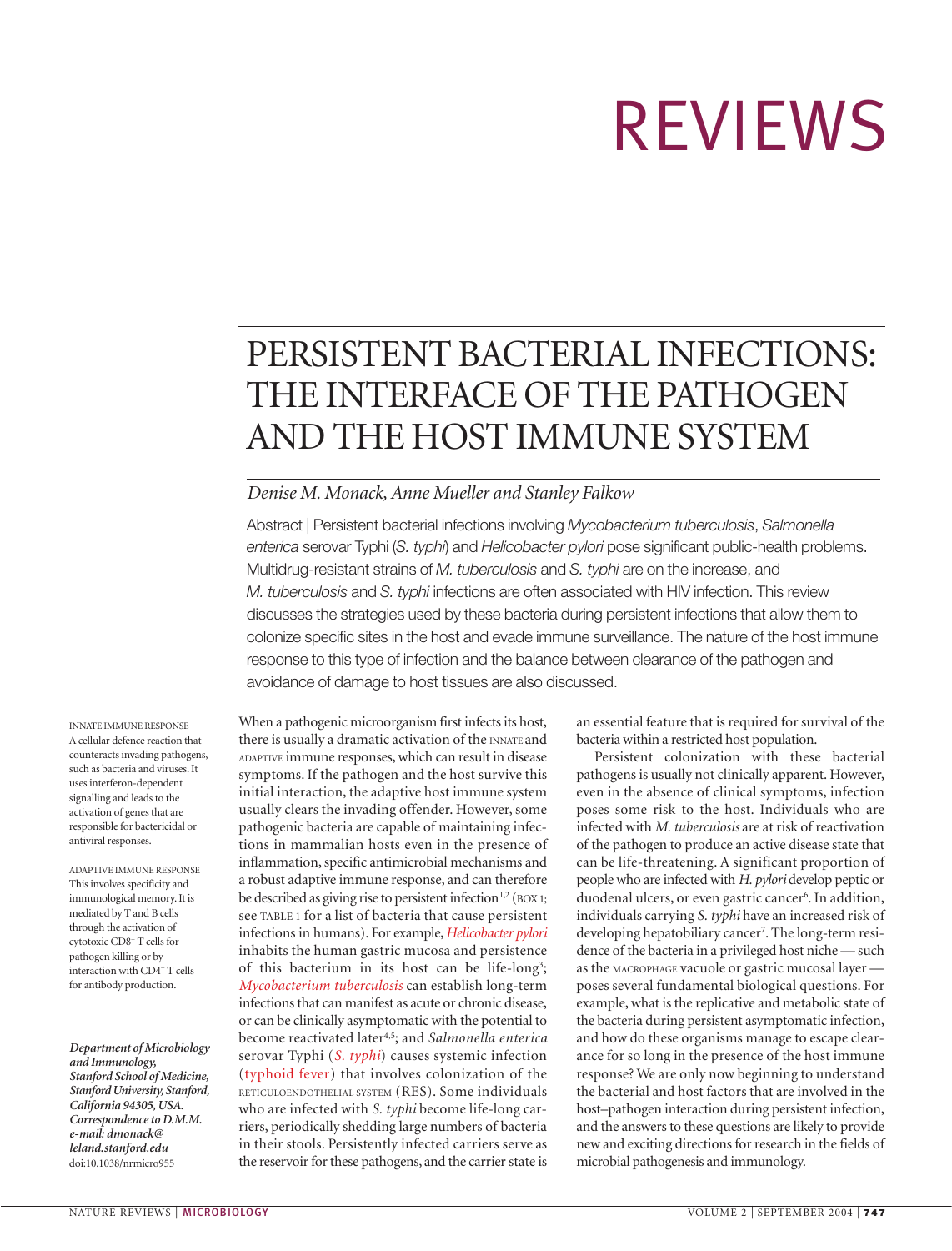#### Box 1 | **Persistence versus commensalism**

**When thinking about persistent bacterial infections, it is important to keep in mind the distinction between bacteria that are true commensals or part of our normal flora and those that can cause disease symptoms in certain circumstances. We believe that bacterial pathogens that are capable of persisting in a human host for long periods of time fall into at least two classes, both of which have characteristics that distinguish them from commensal species.**

**One class is defined by a group of organisms that, after causing an initial disease state, are kept in check by an adaptive immune response, but are not completely cleared from the host and persist in a privileged niche — perhaps inside host cells — for long periods of time. Examples of such species are** *Helicobacter pylori***,** *Salmonella enterica* **serovar Typhi and** *Mycobacterium tuberculosis***.**

**A second class of persistent bacterial pathogens are carried asymptomatically in the nasopharynx in most people among the commensal flora, although they still have the ability to cause life-threatening disease in seemingly immunocompetent individuals.** *Streptococcus pneumoniae***,***Neisseria meningitidis* **and** *Haemophilus influenzae* **type B are perhaps the best-known members of this group. All of us at some time in our life are colonized, typically asymptomatically, by these species. The host and bacterial factors that contribute to the disease state are unknown, but the epidemiology of meningitis caused by** *S. pneumoniae* **and** *N. meningitidis***shows that it is caused by the acquisition of a new serotype of the same species, rather than by superinfection with the strain that is already present**<sup>216</sup>**.**

**How do the organisms in this second class of persistent bacteria colonize the human nasopharynx in an apparently silent manner? The virulence mechanisms of these organisms usually involve antiphagocytic capsules, immunoglobulin A (IgA) protease and antigenic variation of outer-membrane proteins**<sup>217</sup>**. However, an intriguing hypothesis that can be overlooked in this focus on disease is that these pathogenicity determinants have evolved to allow the bacteria to colonize deeper tissues in the nasopharynx, and not just the mucosal surfaces as organisms of the normal flora do. We propose that these organisms use virulence factors to penetrate the mucosal barrier and become resident in the nasopharyngeal-associated lymphatic tissue (NALT)**<sup>218</sup> **in the same way that** *Salmonella* **persists in the mesenteric lymph nodes adjacent to the Peyer's patches. In this way, the persistent bacteria in the NALT can re-seed the mucosal surface, which is constantly exposed to host cleansing mechanisms, such as those involving neutrophils and IgA. The trigger that causes colonization to go awry and develop into disease is presumably a combination of both host and pathogen physiological and genetic factors that shifts the delicate balance.**

The ability to cause persistent infection is a fundamental aspect of the interaction between many diverse viral, bacterial and eukaryotic pathogens and their mammalian hosts. This review is not intended to address all or even a significant proportion of these pathogens. Rather, we will discuss several aspects of three persistent bacterial pathogens: *H. pylori*, a predominantly extracellular pathogen, and *M. tuberculosis* and *S. typhi*, which are both facultative intracellular pathogens. We believe that the information that is emerging from these studies will provide an insight into the general features shared by all microorganisms that have adapted to persist in the face of a highly evolved host immune system.

#### **Persistent mycobacterial infections**

Pathogenic mycobacteria cause several long-term infections in their respective hosts. *M. tuberculosis* causes tuberculosis (TB), one of the oldest known human infectious diseases, and this bacterium is estimated to infect one-third of the global population<sup>8</sup>. Primary infection with *M. tuberculosis* involves replication of the organism at the initial pulmonary site of infection. This is followed by bacillaemia, in which small numbers of bacteria are disseminated to the extrapulmonary organs — such as the regional lymph nodes — as well as to uninfected portions of the lung, by a mechanism that may involve the migration of *M. tuberculosis* within DENDRITIC CELLS<sup>9,10</sup>. Adaptive immunity and restriction of bacterial growth occurs after this dissemination and is probably promoted by the arrival of bacteria in extrapulmonary lymphoid organs<sup>4,11</sup>.

Most individuals resolve infection with *M. tuberculosis* soon after the onset of adaptive immunity<sup>12</sup>. However, in some infected individuals, the organisms are never completely cleared by the immune response<sup>4</sup>. Persistently infected individuals can harbour bacteria for many years, and even throughout their life. Infected individuals are at risk of experiencing the conversion of an asymptomatic infection into a highly contagious, clinically active and potentially deadly disease state that is known as reactivation TB. The risk of conversion from an asymptomatic infection to one that is clinically active is greatest soon after the initial infection, and this occurs most often in immunologically compromised individuals, such as newborns, the elderly and those who are infected with HIV13,14.

#### **Mycobacterial survival at the immune interface**

*Persistent mycobacteria reside in granulomas.*Although the exact location of viable latent mycobacteria during persistent infections remains controversial, bacteria are often found inside macrophages within granulomas, which are formed in response to persistent intracellular pathogens<sup>15</sup> (FIG. 1). Tuberculous granulomas in humans and mice contain an organized collection of differentiated macrophages, T lymphocytes, some B lymphocytes, dendritic cells, neutrophils, fibroblasts and extracellular matrix components<sup>16,17</sup>. Granulomas are thought to arise initially from aggregates of mononuclear phagocytes that surround individual infected macrophages. These macrophages become activated, and in many cases several macrophages fuse to form giant cells, which are also formed in response to other persistent

#### RETICULOENDOTHELIAL **SVSTEM** A diffuse system of cells that

helps the body fight infection and eliminate cellular debris through the action of phagocytic cells (such as macrophages), Kupffer cells in the liver and reticular cells of the spleen, bone marrow and lymph nodes.

#### MACROPHAGES

Cells of the mononuclearphagocyte system that can phagocytose foreign particulate material. Macrophages are present in many tissues and are important for nonspecific immune reactions.

#### DENDRITIC CELLS

Professional antigen-presenting cells that take up proteins and present peptide antigens to T cells in conjunction with accessory molecules that stimulate T-cell activation. They are characterized by many long, thin processes extending from the cell body.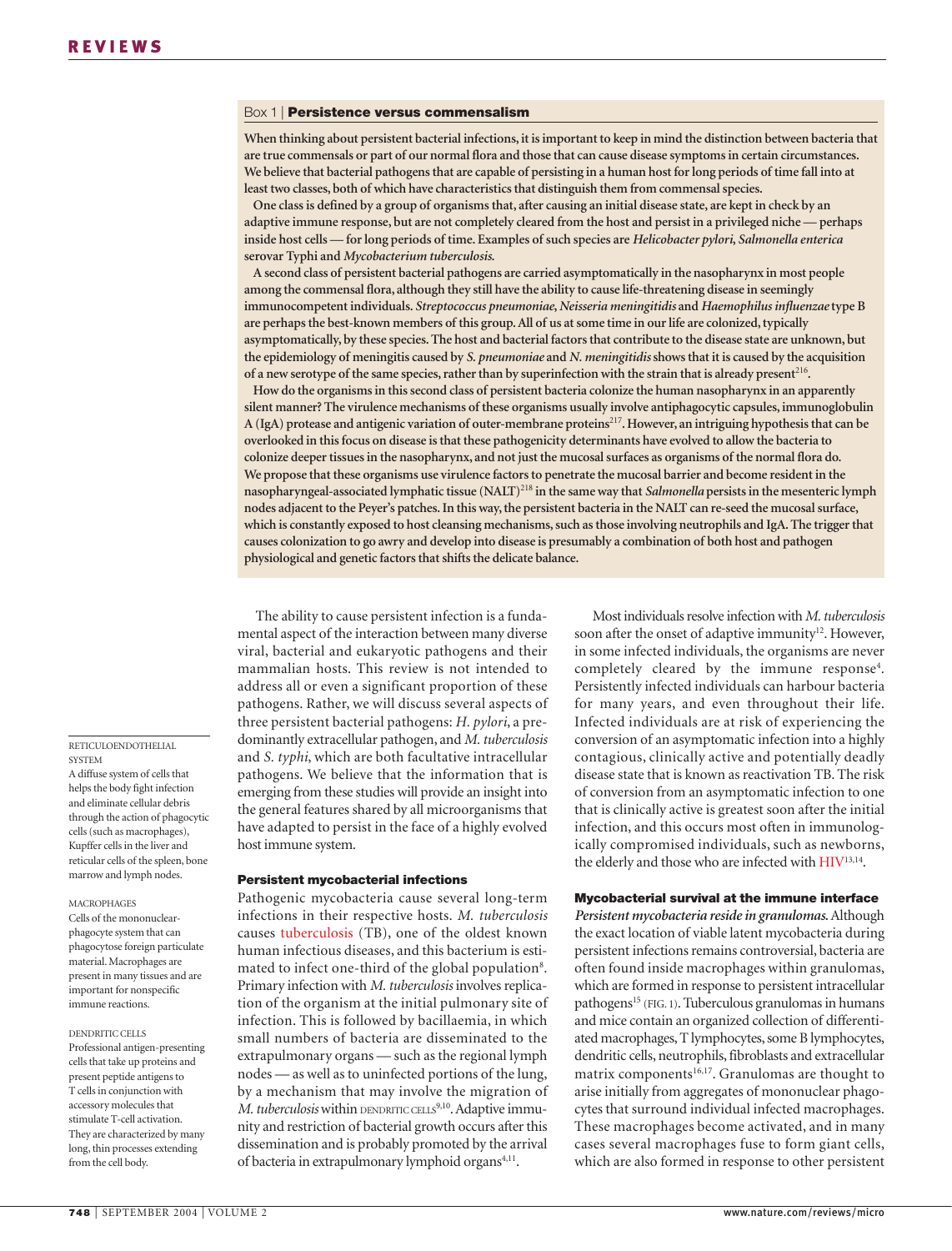| lable <b>i i some persistent pacterial pathogens of numans</b> |                                                                                                                                                            |                                                                      |  |  |  |  |
|----------------------------------------------------------------|------------------------------------------------------------------------------------------------------------------------------------------------------------|----------------------------------------------------------------------|--|--|--|--|
| <b>Pathogen</b>                                                | <b>Disease conditions</b>                                                                                                                                  | <b>Likely sites of persistence</b>                                   |  |  |  |  |
| Mycobacterium tuberculosis                                     | <b>Tuberculosis</b>                                                                                                                                        | Macrophages in various sites and in<br>granulomas                    |  |  |  |  |
| Salmonella enterica serovar<br>Typhi                           | <b>Typhoid fever</b>                                                                                                                                       | Macrophages in bone marrow, the RES<br>and possibly the gall bladder |  |  |  |  |
| Chlamydia spp.                                                 | C. pneumonia causes respiratory and<br>cardiovascular disease; C. trachomatis<br>causes trachoma, genital-tract infections<br>and lymphogranuloma venereum | Epithelial and endothelial cells                                     |  |  |  |  |
| Helicobacter pylori                                            | Gastritis; ulcers; gastric cancer;<br><b>MALT</b> lymphoma                                                                                                 | Extracellular; possibly also intracellular<br>in the stomach         |  |  |  |  |
| Brucella spp.                                                  | Brucellosis (this can be chronic, leading to<br>lymphadenopathy and hepatosplenomegaly)                                                                    | Macrophages in the RES                                               |  |  |  |  |
| Borrelia burgdorferi                                           | Lyme disease                                                                                                                                               | Disseminated in various organs                                       |  |  |  |  |
| Bartonella henselae                                            | Cat-scratch disease; bacillary angiomatosis;<br>bacillary peliosis hepatitis                                                                               | Extracellular; in erythrocytes in blood                              |  |  |  |  |
| Neisseria gonorrhoea                                           | Genital-tract infections, which can lead to<br>epididymitis, pelvic inflammatory disease<br>and infertility                                                | Extracellular; intracellular at mucosal<br>sites                     |  |  |  |  |
| Neisseria meningitidis                                         | Invasive infection results in meningititis                                                                                                                 | Nasopharynx; NALT?                                                   |  |  |  |  |
| <b>Streptococcus</b><br>pneumoniae                             | Acute otitis media; bacteraemia; meningitis                                                                                                                | Nasopharynx; NALT?                                                   |  |  |  |  |
| Streptococcus pyogenes                                         | Acute pharyngotonsillitis; pneumonia;<br>endocarditis; skin, soft tissue and bone<br>infections (necrotizing fasciitis)                                    | Nasopharynx; NALT?                                                   |  |  |  |  |
| Haemophilus influenzae type B                                  | Pneumonia; meningitis; bactereamia                                                                                                                         | Nasopharynx; NALT?                                                   |  |  |  |  |

Table 1 | **Some persistent bacterial pathogens of humans**

NALT, nasopharyngeal-associated lymphatic tissue; RES, reticuloendothelial system.

infections, particularly those caused by viruses<sup>15</sup>. T lymphocytes and other immune cells are recruited early during the process of granuloma formation<sup>18</sup>. The lesion that is formed is sealed off from surrounding tissue by epithelioid cells, which have tightly interdigitated cell membranes that form zipper-like arrays and link adjacent cells, and which can also be fibrotic and calcified. In the centre of granulomas there is usually an area of caseous necrosis — a region of cellular debris that has a distinct appearance.

How does *M. tuberculosis*survive within these lesions for so many years? One hypothesis is that persistent bacteria are either in a non-replicative state or only have low levels of replication within the amorphous debris at the caseous centre of the granuloma<sup>19</sup>. Evidence in humans that the persisting bacteria are in a dormant state comes from the results of culturing and staining diseased tissues from patients who have undergone chemotherapy, which might have resulted in falsenegative culturing results<sup>19-21</sup>. An alternative hypothesis as to how a constant bacterial load is maintained is that there is a balance between active bacterial replication and killing by the immune system. This is an active area of research and is discussed in more detail below.

*Survival within macrophages.* Pathogenic mycobacteria initiate long-term infection by entering host macrophages<sup>22</sup>, after which they cause extensive remodelling of the PHAGOSOMAL environment to prevent the normal maturation of this organelle into an acidic, hydrolytic compartment<sup>23</sup>. The ability of pathogenic mycobacteria to replicate and/or survive in macrophages has an essential role in persistence *in vivo*, and is a feature that distinguishes pathogenic from non-pathogenic strains<sup>22</sup>.

As infected macrophages are the main reservoir of infection by pathogenic mycobacteria, studies of the biology and biogenesis of the mycobacteria-containing phagosome have generated information that is important for the understanding of the cell biology, immunology and microbiology of these pathogens<sup>23</sup>. Many groups have described the trafficking of mycobacteria within unactivated macrophages in tissue-culture experiments. In brief, mycobacteria interfere with phagosome maturation by blocking the fusion of nascent phagosomes with endosomal and lysosomal compartments and by causing alterations in membrane proteins that normally promote the formation of an acidic phagolysosome. The steps involved in this process are beyond the scope of this review, but are described in detail in REF. 24

In addition to the ability to block phagosome maturation in some circumstances, pathogenic mycobacteria have also evolved mechanisms that allow them to persist in macrophage phagolysosomes, within granulomas, in the presence of a host immune response. A recent study indicated that within frog granulomas ~60% of intact bacteria of the species *Mycobacterium marinum* which is closely related to *M. tuberculosis* — resided in phagolysosomes, and the level of phagolysosomal fusion correlated with the level of macrophage activation<sup>25</sup>. Therefore, it is possible that mycobacteria have at least two mechanisms of adaptation to intramacrophage survival: restriction of phagolysosomal fusion early in infection and adaptation to phagolysosomal fusion within the activated macrophages of granulomas later

PHAGOSOME A membrane-bound, cytoplasmic vacuole formed around particles that are ingested by phagocytosis.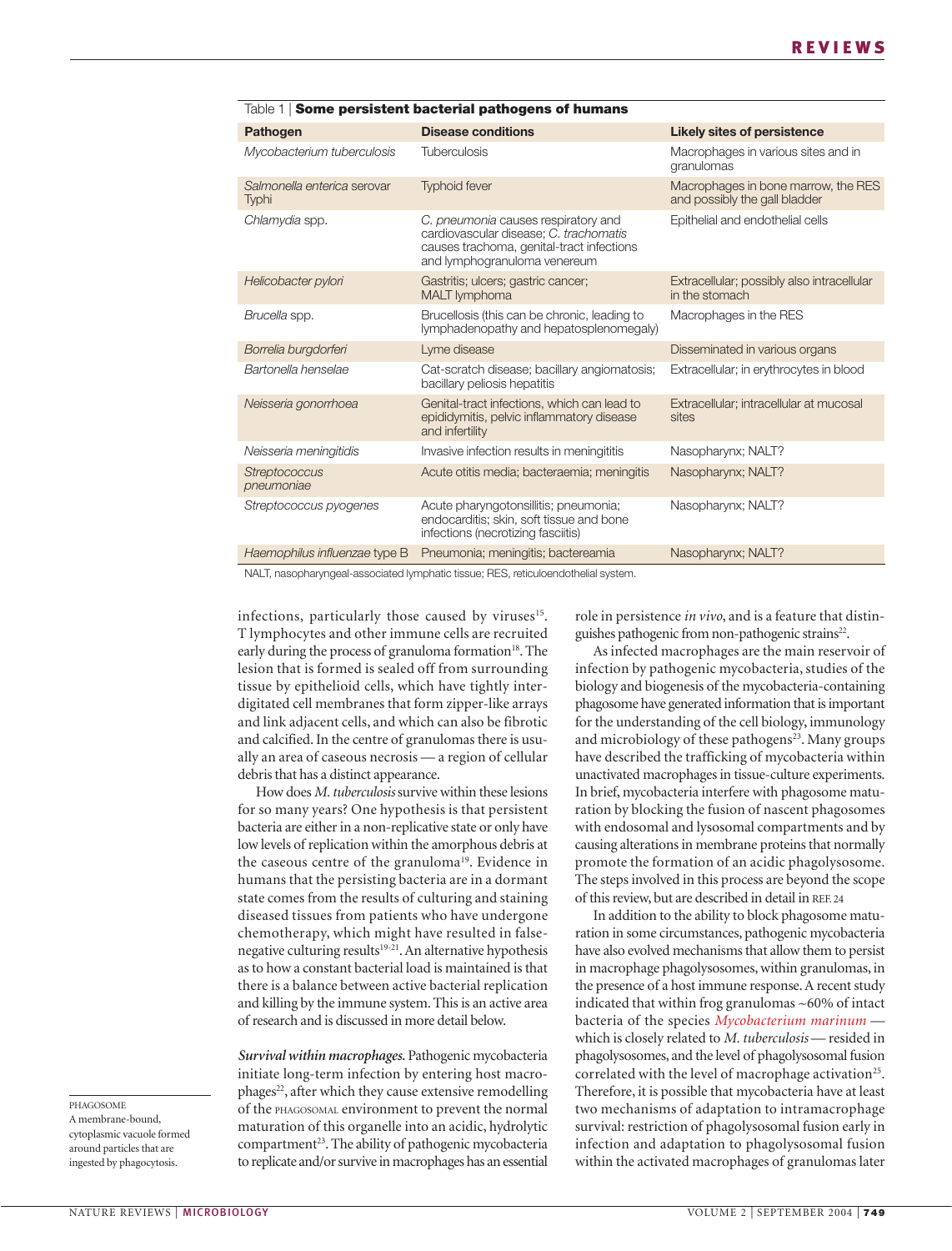

Figure 1 | **Persistent mycobacterial infection and the host immune response. a** | Pathogenic mycobacteria use several receptors to enter macrophages, where they reside in a unique vacuole. The amount of mycobacterial replication is controlled by many host immune factors. Effector T cells (including CD4<sup>+</sup> and CD8<sup>+</sup> T cells and double-negative (DN) T cells) and macrophages participate in the control of infection. Interferon-γ (IFN-γ) and tumour-necrosis factor-α (TNF-α) produced by T cells are important macrophage activators. Macrophage activation promotes phagosomal maturation, vacuole acidification and the production of antimicrobial molecules, such as reactive nitrogen intermediates (RNIs) by nitric oxide synthase 2 (NOS2), reactive oxygen intermediates (ROIs), antimicrobial peptides and the NOS2-independent 47-kDa guanosine triphosphatase protein LRG-47, which can block bacterial replication. The production of the proinflammatory cytokines TNF-α, interleukin (IL)-18 and IL-23 by activated macrophages also contributes to controlling the intracellular replication of mycobacteria. The ability of mycobacteria to inhibit the secretion of IL-12 by infected macrophages might contribute to bacterial survival, as this cytokine normally functions to induce the production of IFN-γ. **b** | In most persistent mycobacterial infections, the bacteria are initially contained in granulomas. Tuberculous granulomas are thought to arise from aggregates of phagocytic cells that surround individual infected macrophages. These structures contain many T and B lymphocytes, dendritic cells, neutrophils, fibroblasts and extracellular matrix components (for simplicity, only T cells are shown here). Another striking feature of certain tuberculous granulomas is the presence of caseous necrosis in the centre of the granuloma. Some of the genes that are specifically expressed by mycobacteria in granulomas encode the following proteins: isocitrate lyase (ICL)60, an enzyme essential for the metabolism of fatty acids; outer-membrane proteins of the PE/PGRS family that might have a role in antigenic variation; the transcriptional regulator MprA, which is involved in the regulation of unidentified genes during adaptations that are required for persistence<sup>61</sup>; and PcaA, which encodes a cyclopropane synthase. Mycobacteria that lack PcaA have reduced levels of persistence in the chronic mouse model<sup>63</sup>.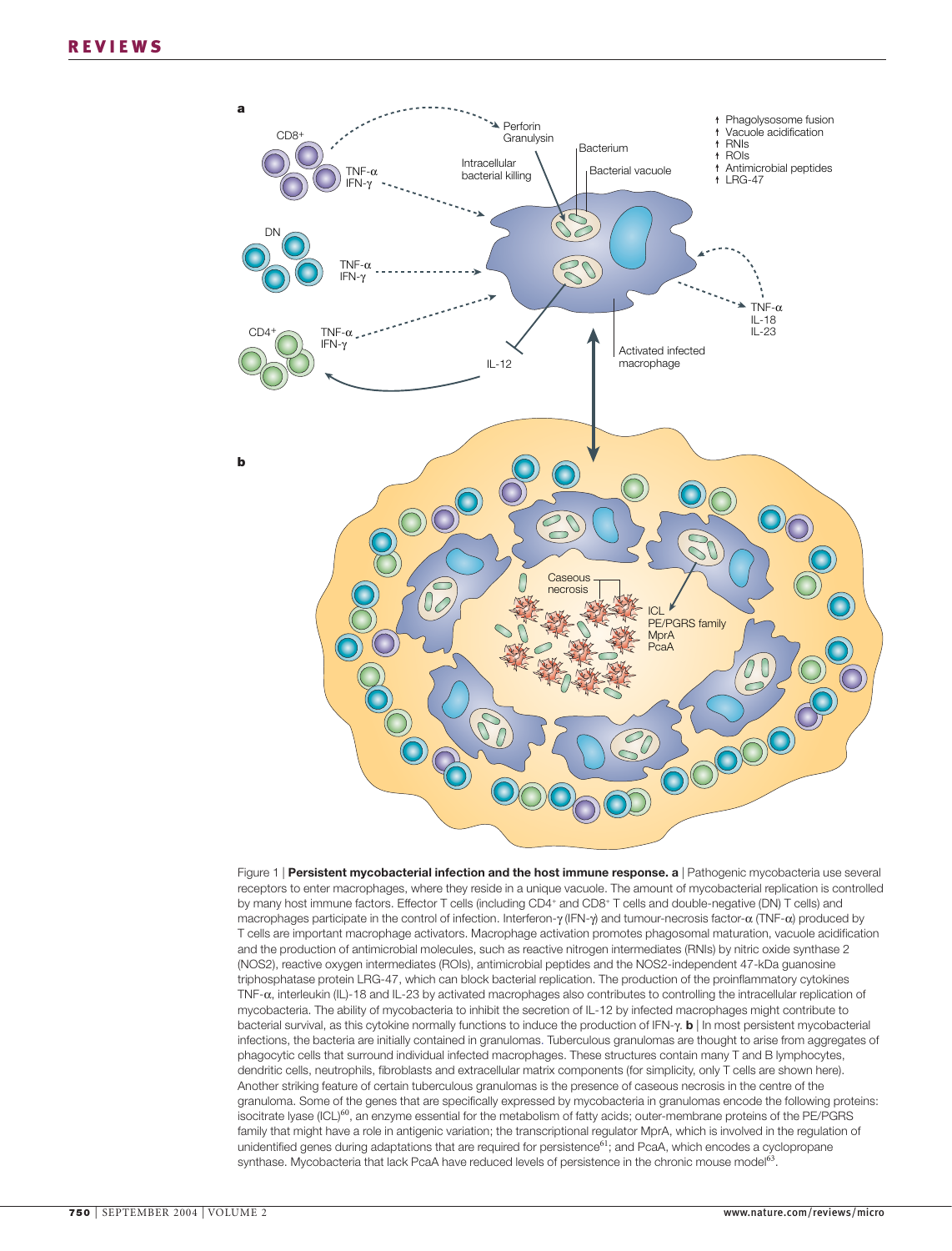#### Box 2 | **Insights into host–pathogen interactions gained from genetics**

**Host genetic factors strongly determine the outcome of infectious disease. However, the molecular mechanisms of resistance and susceptibility in humans are only just beginning to be investigated. Mouse models of human infectious disease have been used to identify and map host loci that are involved in controlling the complex aspects of host–pathogen interactions (for recent reviews, see** REFS 128,219**). Three main approaches have been taken to identify these loci: production of mouse mutants by gene targeting; positional cloning of host-resistance genes in mutant mice; and mapping and characterization of quantitative trait loci (QTL) that control the complex aspects of host–pathogen interactions.**

**In some cases, the results of knockout-mouse studies have provided important information about the genetic basis of susceptibility to bacterial infections in humans** (TABLE 2)**. For example, mice with null mutations in the genes encoding interferon-**γ **(IFN-**γ**) and either of the subunits of the IFN-**γ **receptor have been shown to be susceptible to infection with pathogens such as** *Listeria monocytogenes***,** *Salmonella enterica* **serovar Typhimurium and** *Mycobacterium tuberculosis***, among others**219,220**. The investigation of a paediatric syndrome — known as idiopathic mycobacterial infection or Mendelian susceptibility to mycobacterial infection — led to the identification of various human mutations in the genes encoding the IFN-**γ **receptor, interleukin-12 (IL-12) and the IL-12 receptor. These mutations lead to deficiencies that abrogate IFN-**γ**-mediated and IL-12-mediated immunity. The phenotype of patients with this syndrome is an increase in the occurrence and severity of infections with mycobacteria that are usually poorly pathogenic, such as the bacille Calmette–Guérin strain, and non-typhoidal salmonella, such as** *Salmonella enteritidis***. IFN-**γ **and IL-12 are therefore indispensable for bactericidal granuloma formation and protective immunity against mycobacteria and salmonella in mice and humans. By contrast,** *Helicobacter pylori* **does not seem to cause invasive or more severe disease in immunocompromised or very young individuals. For example, IFN-**γ**-knockout mice are colonized with higher numbers of** *H. pylori* **during the first 4 weeks post-infection, but the mice survive. Indeed, persistent** *H. pylori* **infection of IFN-**γ**-knockout mice resulted in less gastric inflammation even in the presence of high levels of bacteria. So, IFN-**γ **and other pro-inflammatory cytokines** (TABLE 2)**, which are ordinarily necessary for controlling bacterial infections, might actually contribute to the histological changes that are associated with** *H. pylori* **infection, such as atrophic gastritis, intestinal metaplasia and dysplasia — conditions that can lead to the development of** *H. pylori***-induced gastric cancer.**

in infection. It is still unclear how the bacteria sense these different intramacrophage environments; the identification of the bacterial effector proteins that are involved in this should provide considerable insight into this crucial stage of mycobacterial pathogenesis.

In further support of the proposal that mycobacteria use different strategies according to the circumstances, recent publications indicate that mycobacteria have temporal and immune-response-triggered differences in gene expression both in activated macrophages *in vitro* and in macrophages isolated from infected tissue<sup>26–31</sup>. In addition, a recent study showed differential mycobacterial survival in type 1 (interleukin-23 (IL-23) producing) and type 2 ( $IL-10$ -producing) macrophages<sup>32</sup>. The immune status of the macrophage therefore has an important role in bacterial persistence. Indeed, the control of bacterial growth in murine models of latency requires interferon-γ (IFN-γ), tumour-necrosis factor-α (TNF- $\alpha$ ) and nitric oxide (NO)<sup>16</sup>, all of which can alter the environment of the bacteria-containing phagosome and lead to killing of the pathogen.

IFN-γ is a crucial component of immunity to TB as it activates infected host macrophages, which directly inhibit the replication of *M. tuberculosis*. The importance of this molecule in the control of mycobacterial infections is highlighted by the discovery of IFN-γrelated genetic mutations that predispose affected individuals to active TB, as well as to other infections that are caused by intracellular bacterial species, such as *Salmonella* spp.33 (BOX 2; TABLE 2). IFN-γ induces the expression of NO synthase 2 (NOS2) and of the newly identified, NOS2-independent, 47-kDa guanosine triphosphatase protein LRG-47, and both pathways are important in controlling intracellular *M. tuberculosis* replication34–37. However, a proportion of the bacteria are clearly still able to survive in macrophages, perhaps by a mechanism that involves inhibiting STAT1 mediated IFN-γ transcriptional responses<sup>38</sup> and/or suppressing the secretion of  $IL-12$  — a proinflammatory CYTOKINE that acts to amplify IFN-γ production<sup>39,40</sup> — which may in part be mediated by the *M. tuberculosis* Snm secretion pathway<sup>41</sup>. It is also likely that the ability to resist killing by antimicrobial peptides contributes to mycobacterial survival in macrophages<sup>42</sup>.

#### **Animal models of mycobacterial persistence**

From both a therapeutic and an epidemiological viewpoint, the study of persistent mycobacterial infections in animal models is very important given the difficulties of studying latent TB in humans. Some research has been done using guinea pigs, which are able to arrest the initial acute phase of bacterial replication during *M. tuberculosis* infection<sup>43</sup>. However, although the resulting pathology resembles that seen in human disease, these animals succumb to the pathological consequences of infection<sup>43</sup>. Persistent infection can also occur after intratracheal infection of cynomolgus monkeys<sup>44,45</sup>. Although it is likely that this closely mimics human infections, high costs limit the widespread use of this non-human primate model. Therefore, many research groups commonly use mouse models of *M. tuberculosis* infection or frog and fish models of *M. marinum* infection. Although much information can be gained from these models, care should be taken in extrapolating the results obtained with these models directly to human TB.

**CYTOKINES** 

Low-molecular-weight proteins that are important for immunity, inflammation and development, and which contribute to the pathophysiology of acute and chronic infections.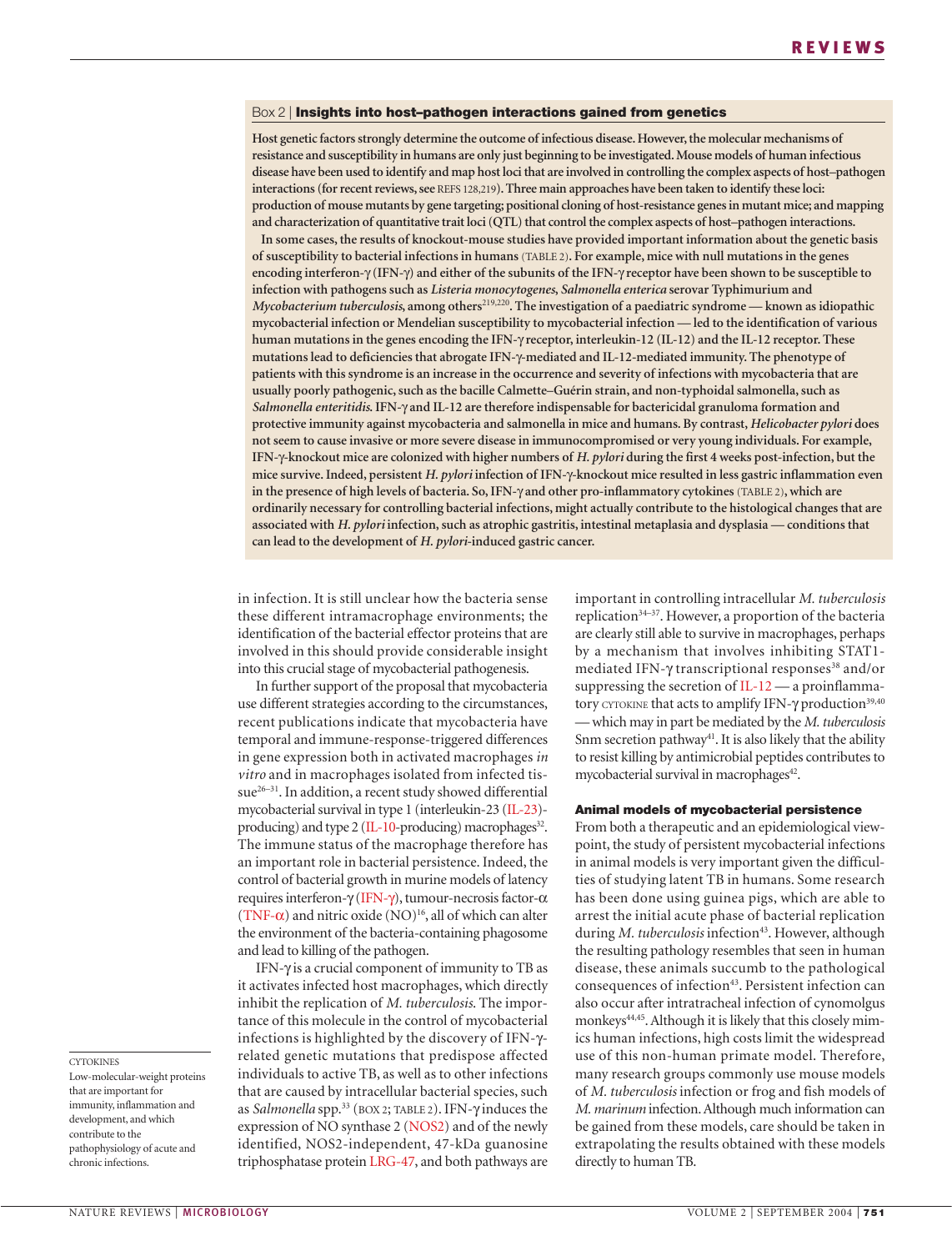| Gene product               | Phenotype in knockout mice*                                                                     | Phenotype<br>in humans   | <b>References</b> |  |  |
|----------------------------|-------------------------------------------------------------------------------------------------|--------------------------|-------------------|--|--|
| Mycobacterium tuberculosis |                                                                                                 |                          |                   |  |  |
| TNF- $\alpha$ p55 receptor | High susceptibility; increased granuloma necrosis                                               | $\cup$                   | 75                |  |  |
| TNF- $\alpha$              | High susceptibility; increased granuloma necrosis                                               | U                        | 75                |  |  |
| IFN- $\gamma$              | High susceptibility; increased granuloma necrosis                                               | $\overline{\phantom{a}}$ | 128,221,222       |  |  |
| IL-12 (p40)                | High susceptibility; defective granuloma formation                                              | $\overline{1}$           | 128,223,224       |  |  |
| IL-12Rb1                   | High susceptibility                                                                             | $\overline{1}$           | 225-227           |  |  |
| $IL1\alpha/\beta$          | Moderate susceptibility; larger granulomas, but no<br>necrosis                                  | U                        | 228               |  |  |
| $IL-18$                    | Moderate susceptibility; larger granulomas in lungs                                             | U                        | 229               |  |  |
| NOS <sub>2</sub>           | High susceptibility; necrotic granulomatous<br>pneumonitis                                      | U                        | 35                |  |  |
| NRAMP1                     | High susceptibility associated with mice homozygous<br>for the Nramp1D169/D169 allele           | $\mathsf{I}$             | 94                |  |  |
| TRL3                       | Increased resistance                                                                            | U                        | 230               |  |  |
| TRL4                       | Increased resistance                                                                            | U                        | 230               |  |  |
| Salmonella serotypes       |                                                                                                 |                          |                   |  |  |
| $NF$ -IL6                  | High susceptibility; impaired macrophage killing of<br>bacteria                                 | $\cup$                   | 231               |  |  |
| TNF- $\alpha$ p55 receptor | Higher susceptibility; reduced clearance of bacteria<br>from spleen and liver                   | U                        | 232               |  |  |
| IFN- $\gamma$              | <b>High susceptibility</b>                                                                      | $\overline{1}$           | 233               |  |  |
| IL-12 (p40)                |                                                                                                 | $\overline{1}$           | 128               |  |  |
| IL-12Rb1                   |                                                                                                 | $\overline{1}$           | 128               |  |  |
| LPS-binding protein        | High susceptibility                                                                             | $\cup$                   | 234               |  |  |
| NOS <sub>2</sub>           | High susceptibility; increased bacterial replication in<br>early phase of infection             | U                        | 235               |  |  |
| NRAMP1                     | High susceptibility associated with mice homozygous<br>for the Nramp1D169/D169 allele           | U                        | 94                |  |  |
| <b>Helicobacter pylori</b> |                                                                                                 |                          |                   |  |  |
| IFN- $\gamma$              | Higher numbers of bacteria early in infection;<br>no inflammation in persistently infected mice | U                        | 236               |  |  |
| $IL-1\beta$                | $-$                                                                                             | Cancer <sup>#</sup>      | 237               |  |  |
| $IL-1\beta$ receptor       | ۳                                                                                               | Cancer <sup>#</sup>      | 238               |  |  |
| TNF- $\alpha$              |                                                                                                 | Cancer <sup>#</sup>      | 239               |  |  |
| $IL-10$                    | More severe gastritis followed by bacterial clearance                                           | Cancer <sup>§</sup>      | 116, 239          |  |  |

| <code>Table</code> <code>2</code>   Genes involved in susceptibility to M. tuberculosis, Salmonella serotypes and H. pylori |  |  |  |
|-----------------------------------------------------------------------------------------------------------------------------|--|--|--|
|-----------------------------------------------------------------------------------------------------------------------------|--|--|--|

\*The phenotype listed for mice is for experimental infections with virulent bacteria. ‡ Human polymorphisms that are associated with higher levels of expression have been linked to an increased risk of gastric cancer and its precursors. § Human polymorphisms that reduce expression of the anti-inflammatory cytokine IL-10 are associated with increased risk of distal gastric cancer. I, proven susceptibility in humans where normal individuals do not become infected with *Mycobacterium tuberculosis*, *Mycobacterium avium*, *Mycobacterium bovis* bacille Calmette–Guérin, *Mycobacterium smegmatis*, *Mycobacterium intracellulare*, other non-pathogenic mycobacterial strains, *Salmonella enterica* serovar Typhimurium, *Salmonella enteritidis*, *Salmonella enterica* serovar Paratyphi, and group B *Salmonella*. U, unknown or no proven susceptibility in humans. IFN-γ, interferon-γ; IL, interleukin; IL-12Rβ1, IL-12 receptor β1; LPS, lipopolysaccharide; NF-IL6, nuclear protein IL6; NOS2, nitric oxide synthase 2; TRL, tuberculosis-resistance locus; TNF-α, tumour-necrosis factor-α.

*Mouse models of* **M. tuberculosis** *infection.* Several mouse models of TB latency have been established<sup>46-48</sup>. The Cornell mouse model (also known as the druginduced model) involves partial clearance of *M. tuberculosis* infection by incomplete chemotherapy; the infection is reduced to a point at which no bacterial colonies are recovered<sup>46</sup>. Drug intervention is needed to induce the latent state, which is not necessary in human disease. The low-dose mouse model of latent TB (also known as the chronic or plateau model) involves aerosol infection or infection by intravenous routes. This results in an initial acute phase of bacterial replication that is controlled by the onset of an adaptive immune response, followed by a stable maintenance at high levels in the lung over many months. The mice seem healthy until the disease reactivates, which can take place as much as 18 months later<sup>48</sup>. This chronic model resembles latency in humans in that it depends on the host immune response to contain the infection. However, unlike latent TB in humans, this model results in large numbers of bacteria, which leads to pulmonary damage that steadily accumulates in the lungs of chronically infected animals<sup>49</sup>.

Although these mouse models have limitations, several groups have used them to address the metabolic state of persistent mycobacteria. Rees and Hart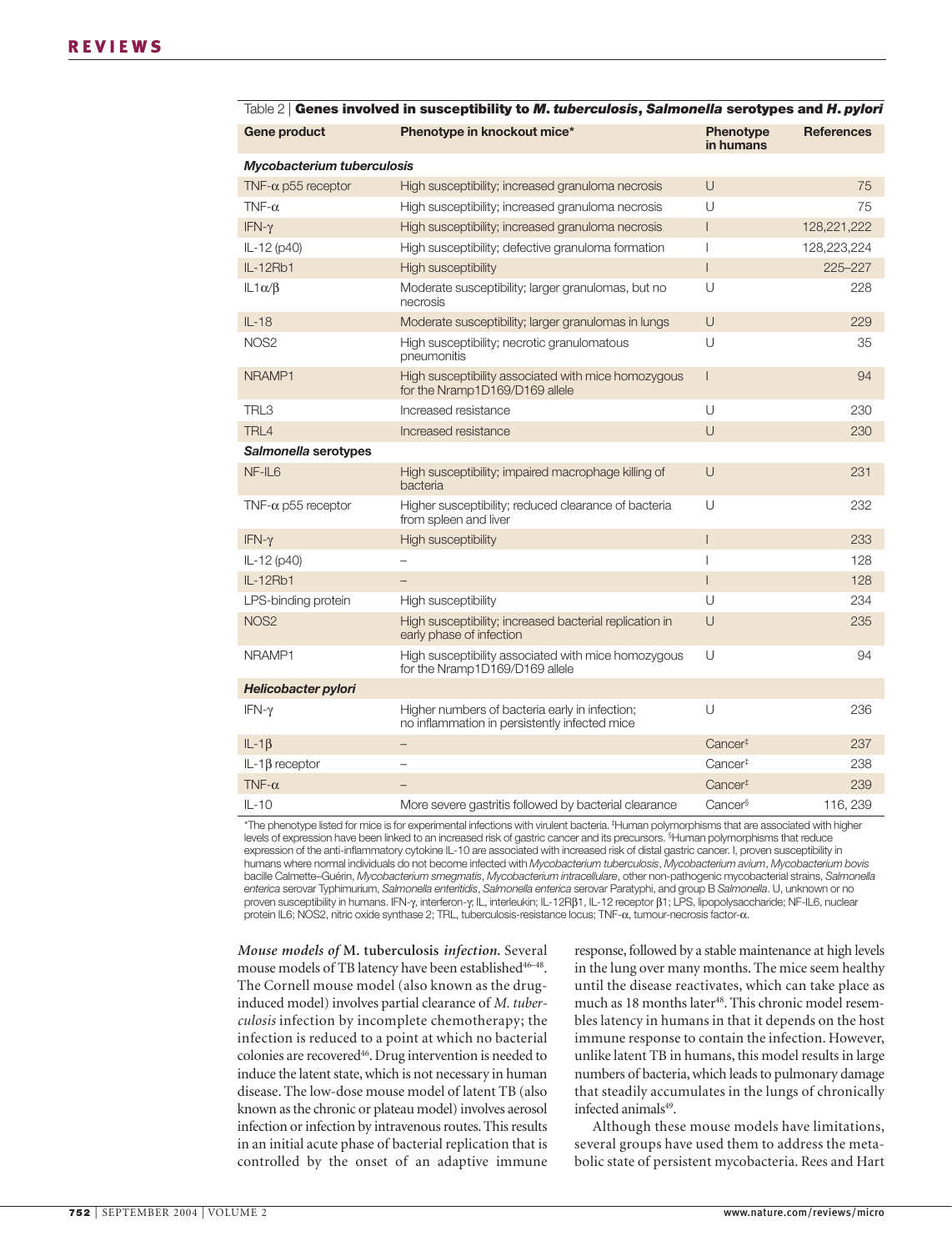compared total microscopic counts of bacteria in lungs from infected mice with counts of viable bacteria over a period of several months<sup>50</sup>. The number of bacteria obtained by both techniques remained constant. One interpretation of these findings is that the bacteria were replicating either very slowly or not at all. However, it is possible that any difference between the total number of bacteria visualized and the number of viable bacteria was not within the limits of detection of the methods used.

More recently, other groups have used mouse models to compare bacterial gene expression under *in vitro* conditions that induce a non-replicating or dormant bacterial state (that is, conditions of nutrient deprivation51 and oxygen depletion52) with *in vivo* bacterial gene expression. These studies used either quantitative real-time PCR (qRT-PCR) or cDNA microarray techniques<sup>26,27,30</sup>. One such study of *M. tuberculosis* gene expression in infected mice showed that <sup>α</sup>-CRYSTALLIN and genes of the DosR regulon are highly expressed in response to host immunity mediated by type 1 HELPER T CELLS  $(T_H1$  cells)<sup>27</sup>. DosR seems to have a crucial role in mediating the expression of a series of hypoxia-induced and NO-induced *M. tuberculosis* genes<sup>53-55</sup> — a transcription pattern that is characteristic of the non-replicating persistence that is associated with the adaptation of tubercle bacilli to hypoxia *in vitro*52. It was inferred from this study that host immunity induces the arrest of bacterial growth<sup>27</sup>.

More recently, qRT-PCR has been used to measure the levels of selected *M. tuberculosis* mRNAs during laboratory culture, *in vivo* in the lungs of mice and in lung tissue from four chronically infected humans<sup>26</sup>. In culture, the differential expression of *M. tuberculosis* mRNAs that are associated with iron limitation, alternative carbon metabolism and cellular hypoxia — conditions that are thought to occur in granulomatous lesions associated with TB — correlated with those that were seen in bacteria isolated from wild-type mice. However, in bacteria isolated from human TB lung specimens, this set of mRNAs did not show the same expression patterns as those seen in mice. This might reflect host-specific differences or the fact that the human lung tissue was not microdissected, resulting in mixed bacterial populations from different environments. The latter hypothesis is supported by a recent study that used DNA microarrays to examine genomewide expression profiles of *M. tuberculosis* isolated from human lung tissue that was surgically removed from patients who had not been treated with antibiotics, but were infected with high levels of bacteria. The gene-expression profiles of *M. tuberculosis* were shown to be characteristic of the site of infection (caseous centres of granulomas, pericavities or distant lung), indicating that *M. tuberculosis* actively senses and responds to its microenvironment (H. Rachman and S. H. E. Kaufmann, personal communication).

*Frog and fish models of* **M. marinum** *infection.* Other animal models have been developed more recently that use *M. marinum*, which causes a TB-like disease in ectothermic hosts such as frogs and fish and is a useful model system to study mycobacterial pathogenesis<sup>22</sup>. Experiments using the *M. marinum* model have indicated that persistent mycobacteria are in a metabolically and replicatively active state. Bouley *et al.* have shown by transmission electron microscopy in conjunction with immunohistochemistry and acid phosphatase cytochemistry that even long-term, single granulomas are surprisingly dynamic environments, within which bacterial replication and phagocytic killing occur simultaneously<sup>25</sup>. In support of this, using the attenuated BACILLE CALMETTE–GUÉRIN strain in rabbits, Dannenberg and colleagues arrived at a similar conclusion<sup>56</sup>. These data indicate that mycobacteria are not in an inert or 'sporelike' state, and that relatively constant bacterial numbers are maintained in the presence of an active immune response. Furthermore, studies using DIFFERENTIAL FLUO-RESCENCE INDUCTION to analyse *M. marinum* gene expression in granulomas showed that most of the promoters that were found to be induced drive the expression of genes that encode proteins with metabolic and synthetic functions and that are expressed during logarithmicphase growth in laboratory media57. These results indicate that persistent mycobacteria are metabolically active; however, they do not prove that they are actively dividing. Furthermore, these studies were performed using the relatively stable reporter green fluorescent protein (GFP), so that downregulation of bacterial gene expression within granulomas might not have been detected. It is therefore possible that persisting bacteria exist as a mixed population, in which some are actively replicating and others are in an inactive state.

#### **Mycobacterial persistence factors**

In recent years, our understanding of mycobacterial pathogenesis has advanced rapidly. Many genes that are important for pathogenesis have been identified in virulence expression screens and mutant screens, and this work has been reviewed recently<sup>22</sup>. Sasseti et al. have combined mutagenesis using the mariner transposon with microarray technology to determine the genes that are required for mycobacterial growth under certain *in vitro* conditions (a method called TraSH, for transposon site hybridization)<sup>58</sup>. When this method was applied to a mouse model of infection, several genes were found to be required at different stages after infection<sup>59</sup>. One class of mutants — known as persistence mutants — are able to establish an infection to the same level as wild-type bacteria, but are unable to maintain levels of bacteria in the lungs to the same extent as wild-type strains.

The further characterization of these persistence mutants awaits further studies. However, a number of *M. tuberculosis* genes have previously been indicated to be important for persistent infection in the chronic mouse model on the basis of gene-expression studies and experiments using bacteria carrying knockout mutations (reviewed in REF. 5). Most notably, the results of McKinney *et al.* show that persistence in mice is facilitated by isocitrate lyase  $(ICL)^{60}$ , an enzyme that is essential for the metabolism of fatty acids. Disruption of the *icl* gene attenuated bacterial persistence and virulence in immunocompetent mice, without affecting bacterial

### The expression of this

α-CRYSTALLIN

chaperonin protein is upregulated *in vitro* by hypoxia.

HELPER T CELLS A subpopulation of activated CD4+ T cells that secrete characteristic cytokines and function primarily in cellmediated responses by promoting the activation of cytotoxic T cells and macrophages.

BACILLE CALMETTE–GUÉRIN The attenuated *Mycobacterium bovis* live vaccine.

#### DIFFERENTIAL FLUORESCENCE INDUCTION

A selection strategy used to identify bacterial genes that are preferentially expressed when a bacterium is in a particular environment. By inserting random pieces of bacterial DNA in front of a promoterless green fluorescent protein (GFP) gene, flow cytometry can be used to screen for genes expressed in specific environments.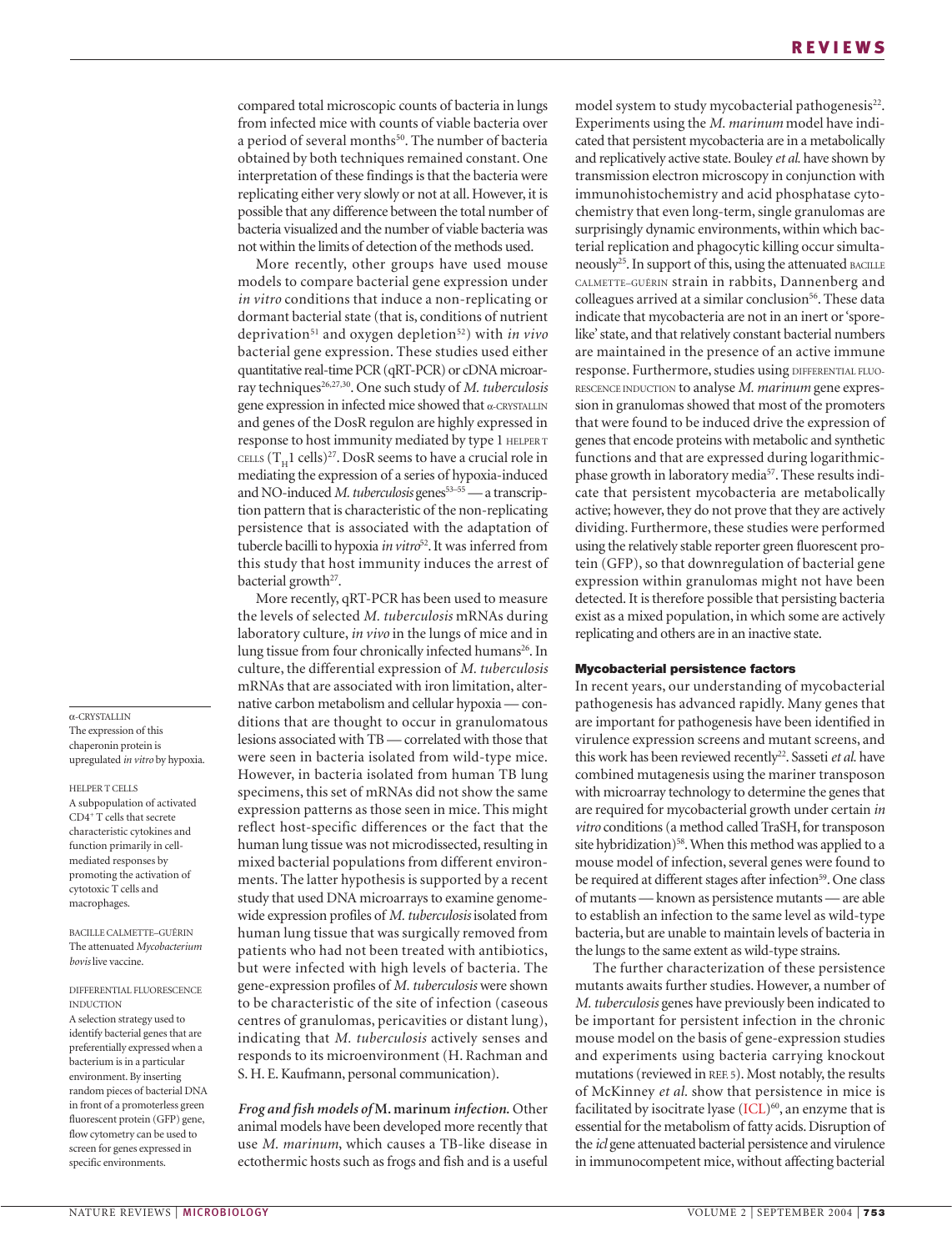growth during the acute phase of infection. These data indicate that during late stages of infection, *M. tuberculosis* cells might convert lipids into carbohydrates through the GLYOXYLATE-SHUNT PATHWAY<sup>60</sup> and that latent bacteria might reside in an environment such as lung granulomas, in which carbohydrates are limited but lipids are available.

Several other persistence mutants have been identified. One of these affects the transcriptional regulator MprA, which is involved in the regulation of unidentified genes during adaptive responses that are required for persistence<sup>61</sup>. In addition, several mutants have been identified that have alterations in their cell walls<sup>62</sup>. For example, the *M. tuberculosis pcaA* mutant (*pcaA* encodes a cyclopropane synthase) shows reduced levels of persistence in the chronic mouse model<sup>63</sup>. The roles of these bacterial genes in persistent infections and their functions in immune modulation await further studies.

#### **Immune responses to persistent mycobacteria**

Substantial progress has been made in understanding the immune-system mechanisms that are involved in the containment of the initial phase of *M. tuberculosis* infection (reviewed recently in REFS 4,5,16). However, less is known about the immune mechanisms that are involved during persistent mycobacterial infections. In addition to reactivation, recent work using molecularfingerprinting techniques has documented the reinfection of immunocompetent individuals with new strains of *M. tuberculosis*<sup>22</sup>. These data show that immunity to TB can be incomplete, and indicate that reinfection, at least in areas where TB is prevalent, probably has a greater role than was previously appreciated.

Indeed, the dynamic nature of mycobacteria and their interactions with granulomas during persistent infection is highlighted by the recent findings of Cosma *et al.* This group showed that exogenously infecting *M. marinum* in zebrafish rapidly enter pre-existing granulomas by specific mycobacteria-mediated mechanisms that direct infected macrophages into granulomas<sup>64</sup> (FIG. 1). To probe the cellular dynamics of mycobacterial reinfection *in vivo*, Cosma and colleagues followed the route of superinfecting *M. marinum* or an unrelated *Salmonella* strain — which were labelled with macrophage-inducible GFP reporter constructs — in the context of a previously established infection. The superinfecting *M. marinum* — and not the *Salmonella* strain — trafficked into pre-existing granulomas, rapidly expressed granuloma-specific promoters and remained in these lesions for up to 2 months<sup>64</sup>. These findings indicate that mycobacteria rapidly adapt to the mature granuloma environment and provide new insights into the interactions of these bacteria with the adaptive immune system.

The role of the adaptive immune response in persistent mycobacterial infections is an area of great interest. There is some evidence that CD8<sup>+</sup> T cells secrete most of the IFN-γ that is produced during persistent infection in the chronic mouse model. This is in contrast to the acute phase of disease, during which CD4<sup>+</sup> T cells produce most of the IFN- $\gamma^{65,66}$ , indicating a differential activation

of T-cell subsets in these two phases of infection<sup>4</sup>. Whether or not this is the case,  $CD4^+$  T cells have an important but as yet undefined role in the control of persistent infection<sup>67</sup>. Although other activities of CD8<sup>+</sup> T cells, in addition to IFN-γ production, might also be important for the control of persistent infections $68-70$ , further studies are needed to determine the exact roles of these cells.

The production of immunosuppressive cytokines such as IL-10 and transforming growth factor-β (TGF-β) — has been documented in humans with active TB71-73, and IL-10 production is increased in the lungs of mice that show chronic mycobacterial infection. This indicates that the ability of IL-10 to downregulate the immune response might contribute to the reactivation of chronic *M. tuberculosis* infection<sup>74</sup>. In animal models, the proinflammatory cytokine TNF- $α$  has a key role in host responses against TB75,76, including granuloma formation and the containment of disease<sup>18,77</sup>. Furthermore, treatments with antibodies that neutralize TNF- $\alpha$  cause reactivation of TB in a mouse model of latent infection<sup>78</sup> and in human latent infection, as shown by the clinical observation of reactivation of TB during the treatment of autoimmune disease<sup>79</sup>. TNF- $\alpha$ therefore has a significant role in the control of persistent *M. tuberculosis* infections and, as discussed below, is equally important in persistent *Salmonella* infections.

#### **Persistent** *Salmonella* **infections**

*Salmonella* serovars are responsible for human diseases ranging from gastroenteritis to systemic infections. Systemic *Salmonella* infection is usually host-dependent, and *S. typhi* causes only systemic infection typhoid fever — in humans. *Salmonella enterica* serovar Typhimurium (*S. typhimurium*) infection of mice and *S. typhi* infection of humans is characterized by inflammation at the site of bacterial entry, which is typically at the PEYER'S PATCHES<sup>80</sup>. After *Salmonella* spp. penetrate the epithelial barrier, they preferentially infect phagocytes within the lamina propria (FIG. 2). In *Salmonella* gastroenteritis, the infection is usually self-limiting and does not proceed beyond the lamina propria. However, in host-adapted salmonellosis, such as typhoid fever, *Salmonella*-infected phagocytes gain access to the lymphatics and bloodstream, allowing the bacteria to spread to the liver and the spleen<sup>81</sup>, and can persist in the gall bladder and bone marrow<sup>82,83</sup>.

*S. typhi* and *Salmonella enterica* serovar Paratyphi *(S. paratyphi)* serovars are important human pathogens of immense concern to public health and with considerable economic impact. They are endemic in regions of the world where drinking-water quality and sewagetreatment facilities are poor<sup>1,84</sup> and infections remain difficult to treat by antibiotic therapy due to the increasing frequency of resistant bacteria<sup>85</sup>. A significant percentage (1–6%) of typhoid patients become chronic carriers of *S. typhi*, as do many people who have never had a clinical history of typhoid fever<sup>86–88</sup>. These individuals shed bacteria in their stools and urine for periods of time that range from a year to a lifetime, without any apparent signs of disease<sup>89</sup>. Typhoid carriers are of

GLYOXYLATE-SHUNT PATHWAY A biochemical pathway that is used by plants and microorganisms to metabolize acetate or long-chain fatty acids as a source of energy.

PEYER'S PATCHES Lymphoid nodules located in the small intestine that trap antigens from the gastrointestinal tract and provide sites where immune cells — such as B and T lymphocytes, macrophages and dendritic cells — can interact with antigen.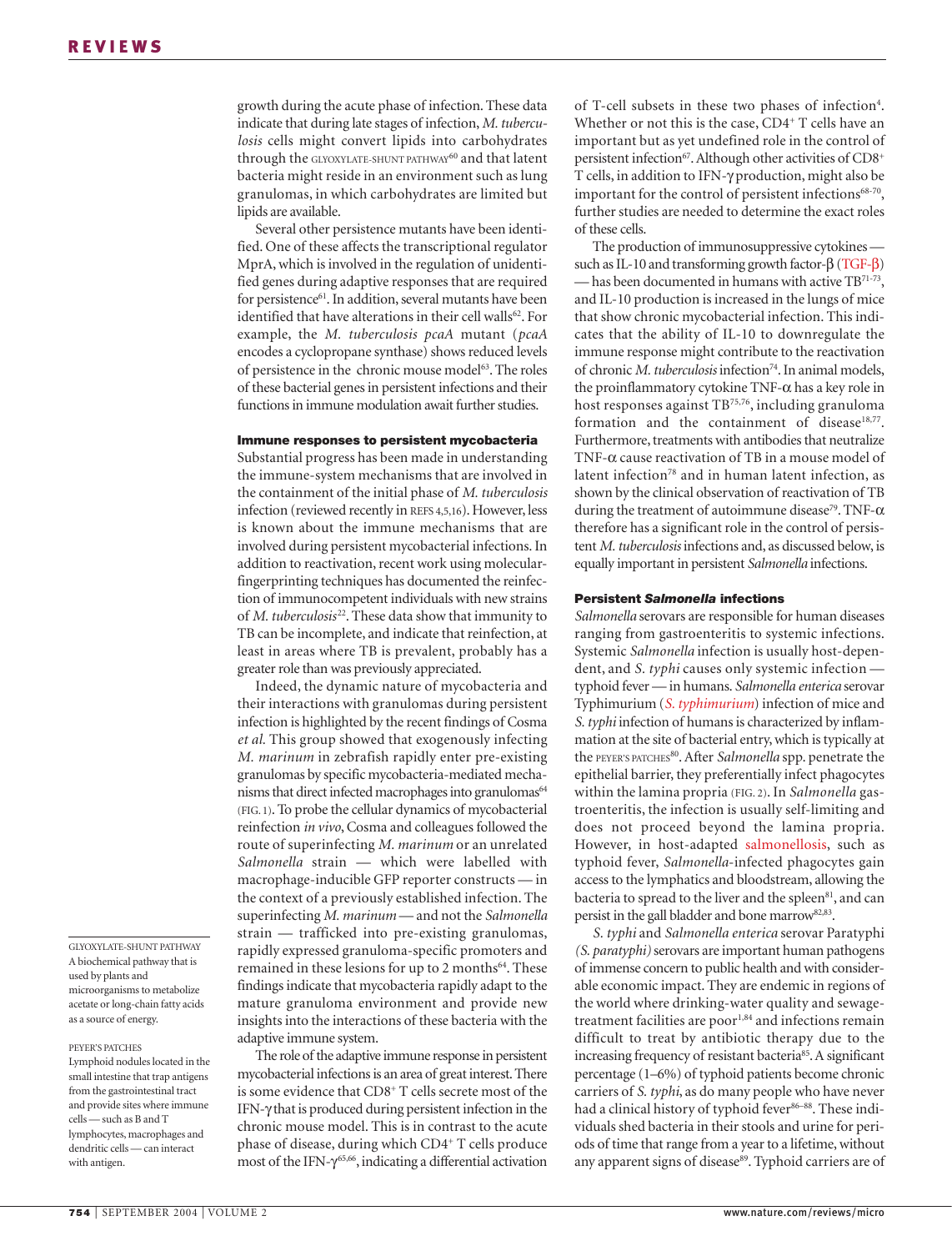



special concern from a public-health viewpoint as they are the reservoirs for the spread of infection and disease. From the bacterial perspective, persistent infection is essential for microbial survival in nature. *S. typhi* is carried for years — even in the presence of an immune response — and chronic carriers of *S. typhi* have high levels of circulating serum antibodies to the Vi antigen and to flagellar antigens<sup>84,90</sup>. Investigating the chronic carrier state in salmonellosis should provide an insight into bacterial survival strategies, as well as information that could be used to develop new approaches for the treatment of typhoid and other persistent microbial infections.

#### **Mouse models of** *Salmonella* **persistence**

Mouse typhoid is similar to human typhoid in a number of ways, although different strains of mice have varying levels of susceptibility to *Salmonella* infection<sup>91</sup>. In mice, a significant component of innate resistance or susceptibility to infection with *S. typhimurium* is controlled by the gene *Nramp1* (also known as *Slc11a1*), which encodes a proton/divalent-cation antiporter that regulates susceptibility to infectious disease<sup>92</sup>. *Nramp1* expression is restricted to cells of the monocyte/macrophage lineage, and because it localizes to the vacuolar membrane it affects the capacity of the host to control intracellular replication of *Salmonella* bacteria — as well as *Mycobacterium* spp. and *Leishmania* spp. — presumably by depriving the bacteria of divalent cations<sup>93</sup>. *Nramp1* is therefore involved in the control of the exponential growth of *S. typhimurium* in the reticuloendothelial organs during the early phase (first week) of infection in mice<sup>94</sup>. Consequently, mice carrying two copies of the mutant *Nramp1*Asp169 allele are significantly less resistant to lethal *S. typhimurium* infections than mice that harbour the wild-type *Nramp1*<sup>Gly169</sup> allele<sup>94</sup>.

*Salmonella* clearance during the late phase of infection (3–4 weeks post-infection) seems to be influenced by various host loci through effects on the acquired immune response. The mouse MAJOR HISTOCOMPATIBILITY COMPLEX (MHC; also known as H2) has an important role in the clearance of *Salmonella*91,95. Similarly, in humans, a genetic link between specific class II and class III MHC haplotypes and relative resistance to *S. typhi* has been shown<sup>96</sup>. Several studies have also shown a requirement for both CD4+ and CD8+ T lymphocytes for clearance of *Salmonella* infections<sup>97–100</sup>, and the humoral response is also required for this<sup>100-102</sup>.

Historically, *Salmonella* pathogenesis has been investigated in *Nramp1*<sup>Asp169</sup> mice, which are highly sensitive to *Salmonella* infection. This reflects, in part, the fact that death is an experimental endpoint that is readily measured, so this model is useful for assessing the relative contributions of *Salmonella* virulence factors and host

MAJOR HISTOCOMPATIBILITY **COMPLEX** A complex of genes encoding cell-surface molecules that are required for antigen presentation to T cells.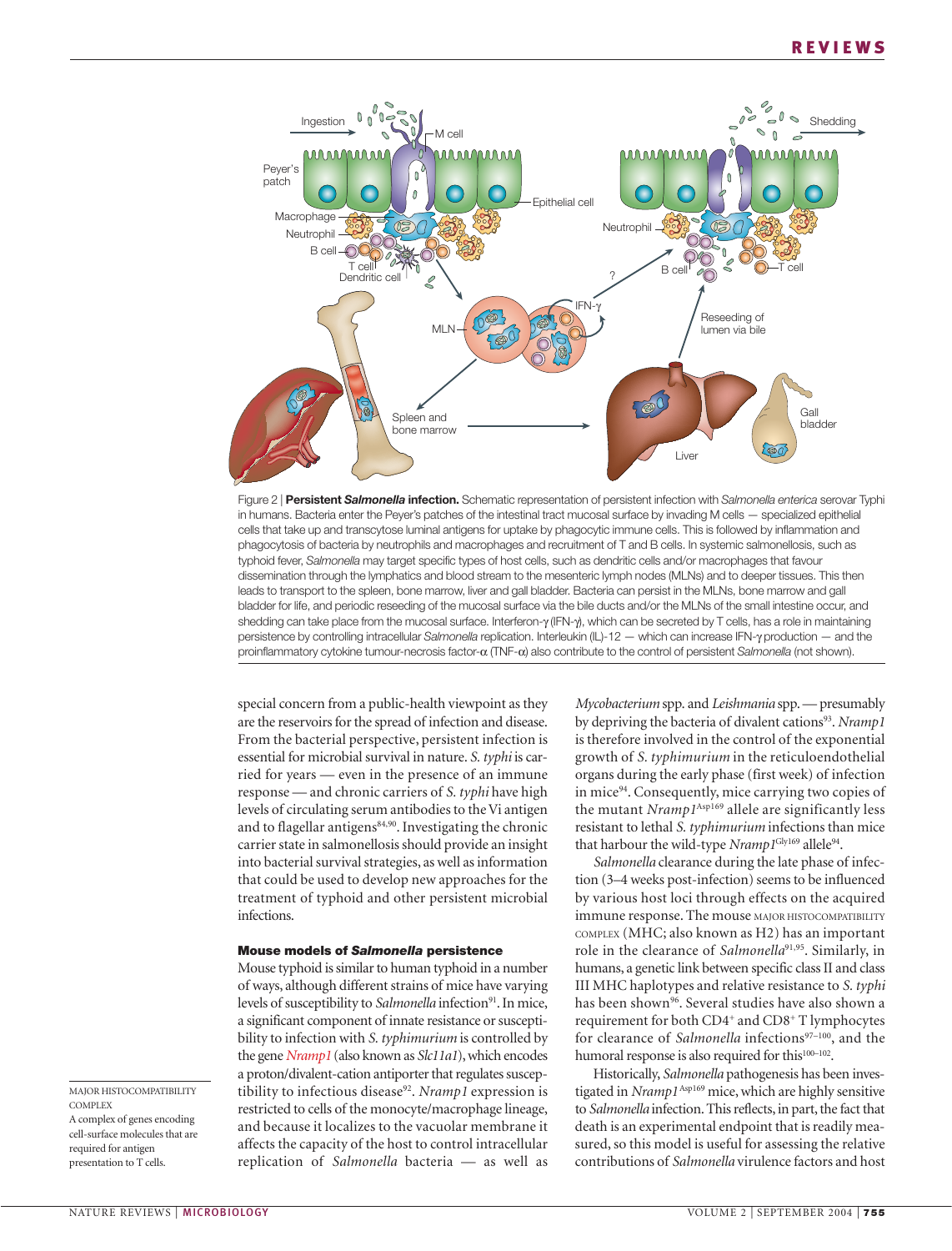#### BILIARY TRACT

Includes the gall bladder and bile ducts, which make and transport bile. Bile contains salts or detergents that disrupt bacterial membranes; it also activates autolysins that digest peptidoglycan.

MOMA<sub>2<sup>+</sup></sub> MACROPHAGES MOMA2 is expressed in the cytoplasm of monocytes and macrophages. MOMA2+ macrophages can be found in the splenic red pulp, in the cortex of the thymus, in the subcapsule and medullary regions of lymph nodes and in sites of acute and chronic inflammation.

PATHOGENICITY ISLANDS Large (10 –50-kb) insertions in the bacterial chromosome that encode virulence determinants. They are thought to be acquired by horizontal transfer.

PHAGOCYTIC OXIDASE (PHOX) Production of reactive oxygen intermediates, which can kill bacteria directly or after reacting with chlorine, is mediated by the NADPH oxidase system located in the membrane of the macrophage and includes the PHOX enzyme.

immune responses in an acute infection. Although acute *S. typhimurium* infections have been well characterized using this model, it is not suitable for studies of long-term carriage, as the mice either die rapidly from relatively low doses of *Salmonella* or attain sterilizing immunity. Previous studies using specific *S. typhimurium* mutant strains — such as an attenuated strain that is unable to synthesize aromatic amino acids *de novo* (*aroA*– strain) or a mutant in polynucleotide phosphorylase (PNPase) that has altered virulence gene expression — in *Nramp1*-deficient strains of mice have shown that these bacterial mutants can colonize mice for as long as 2 months<sup>103-105</sup>. Although these models are useful for understanding the development of protective immunity to *Salmonella*, they have not added a great deal to the understanding of the biology and pathogenesis of natural persistent *Salmonella* infections with wild-type bacteria.

Persistent *Salmonella* infection can be effectively studied using the 129sv mouse strain — which carries a wild-type *Nramp1* allele — and wild-type *S. typhimurium*. Oral infection of 129sv mice results in systemic infection that, in most cases, does not lead to death of the host. Persistent infection in this model is characterized by sporadic excretion of bacteria in stools and long-term carriage of *S. typhimurium* in low numbers within classical granulomatous lesions, which arise in the spleen, liver, gall bladder and mesenteric lymph nodes  $(MLNs)^{106}$ . The data obtained from studies using persistently infected mice indicate that the most common site of chronic carriage of *S. typhimurium* is the MLNs<sup>106</sup>. Indeed, this is often the only site from which viable *Salmonella* can be recovered.

Chronic infections with *S. typhi* and *Salmonella enterica* serovar Dublin are classically associated with long-term excretion of bacteria and localization in the gall bladder<sup>107-109</sup>. Although humans that carry Salmonella chronically often have BILIARY-TRACT disease, this condition is not an absolute requirement for development of the carrier state<sup>88,110</sup>. A previous study showed that *S. typhi* was carried exclusively in MLNs 50 days after oral infection of chimpanzees<sup>111</sup>. In the case of *Salmonella enterica* serovar Pullorum, it was recently shown that bacteria are carried in the spleen and reproductive tract, specifically in the ovaries and oviducts of hens<sup>112</sup>. In a recent study from our own laboratory, we found the main site of chronic carriage of *S. typhimurium* in mice to be the MLNs, and not the gall bladder<sup>106</sup>. These studies indicate that the true reservoir of persistent bacterial carriage might change in response to the host immune status and the underlying disease, a situation that might also apply to human infections.

#### **Persistent** *Salmonella* **in macrophages**

The ability of *Salmonella* to survive in macrophages is required for systemic colonization of the host. Indeed, chronically infected humans and mice harbour *Salmonella* within the reticuloendothelial system for long periods of time, and our group has shown that the persistent bacteria reside in low numbers within MOMA2 MACROPHAGES residing in the MLNs<sup>106</sup>. The intracellular trafficking of the *Salmonella* phagosome has been analysed in unactivated tissue-culture macrophages and it has been concluded that most *Salmonella*-containing vacuoles do not interact extensively with late endosomes and lysosomes<sup>113</sup>. Studies of intracellular *Salmonella* gene expression in unactivated macrophages have shown that numerous virulence and SOS-response genes show significant changes in expression in response to the vacuolar environment<sup>114</sup>. However, the trafficking and gene expression patterns of persistent intracellular *Salmonella* have not yet been investigated. Furthermore, the fate of macrophages that are persistently infected with *Salmonella* is not known, nor is it clear how the bacteria infect new host cells over time. It is possible that bacteria persist within macrophages for the lifetime of the host cell and then infect a new macrophage. However, *S. typhimurium* is able to induce host-cell death *in vivo*<sup>115,116</sup>, providing a potential mechanism by which *Salmonella* can escape from an infected cell to infect neighbouring cells. *S. typhimurium* mediates macrophage death by at least two mechanisms. One mechanism involves rapid macrophage death that requires the type III secretion system (TTSS) that is encoded by the *Salmonella* PATHO-GENICITY ISLAND SPI1 (REF. 117). The potential role of SPI1 and SPI1-mediated macrophage cytotoxicity in persistent *S. typhimurium* infections is under investigation.

*S. typhimurium* can also induce macrophage death that occurs approximately 18 hours after infection. This delayed macrophage death requires another TTSS that is encoded by a second pathogenicity island, SPI2, and is used inside host cells<sup>118,119</sup>. It is possible that dead or dying macrophages containing *S. typhimurium* are phagocytosed by other macrophages that are recruited to the site of infection, which then serve as a safe haven in which *Salmonella* can survive while avoiding extracellular host defences. It is also possible that the SPI2 mediated mechanism of cell death is not active during persistent infection of macrophages. Indeed, differential expression of *SPI* genes could be a strategy used by persistent *Salmonella*<sup>120</sup>. It is clear that SPI2 is required to avoid the effects of PHAGOCYTIC OXIDASE (PHOX) during infection of macrophages $121$  and to initiate systemic infection<sup>122,123</sup>, but its role and the role of individual SPI2-secreted effector molecules in the continuing presence of persistent of *S. typhimurium*is not yet known.

#### **Persistent** *Salmonella* **and the immune response**

Mice that are persistently infected with *S. typhimurium* have high anti-*Salmonella* antibody titres<sup>106</sup>. This might represent a deliberate infection-associated shift from a  $T_H1$  to a  $T_H2$  response, which might be involved in keeping the numbers of bacteria inside each macrophage lower in the persistent *S. typhimurium* model than those reported in previous studies of acute infections in *Nramp1*-susceptible mice in which the mice died<sup>124</sup>. However, the adaptive immune response also provides positive feedback to the innate immune system through the synthesis of cytokines that either increase effector-cell numbers or activate these cells to produce an increased antibacterial response.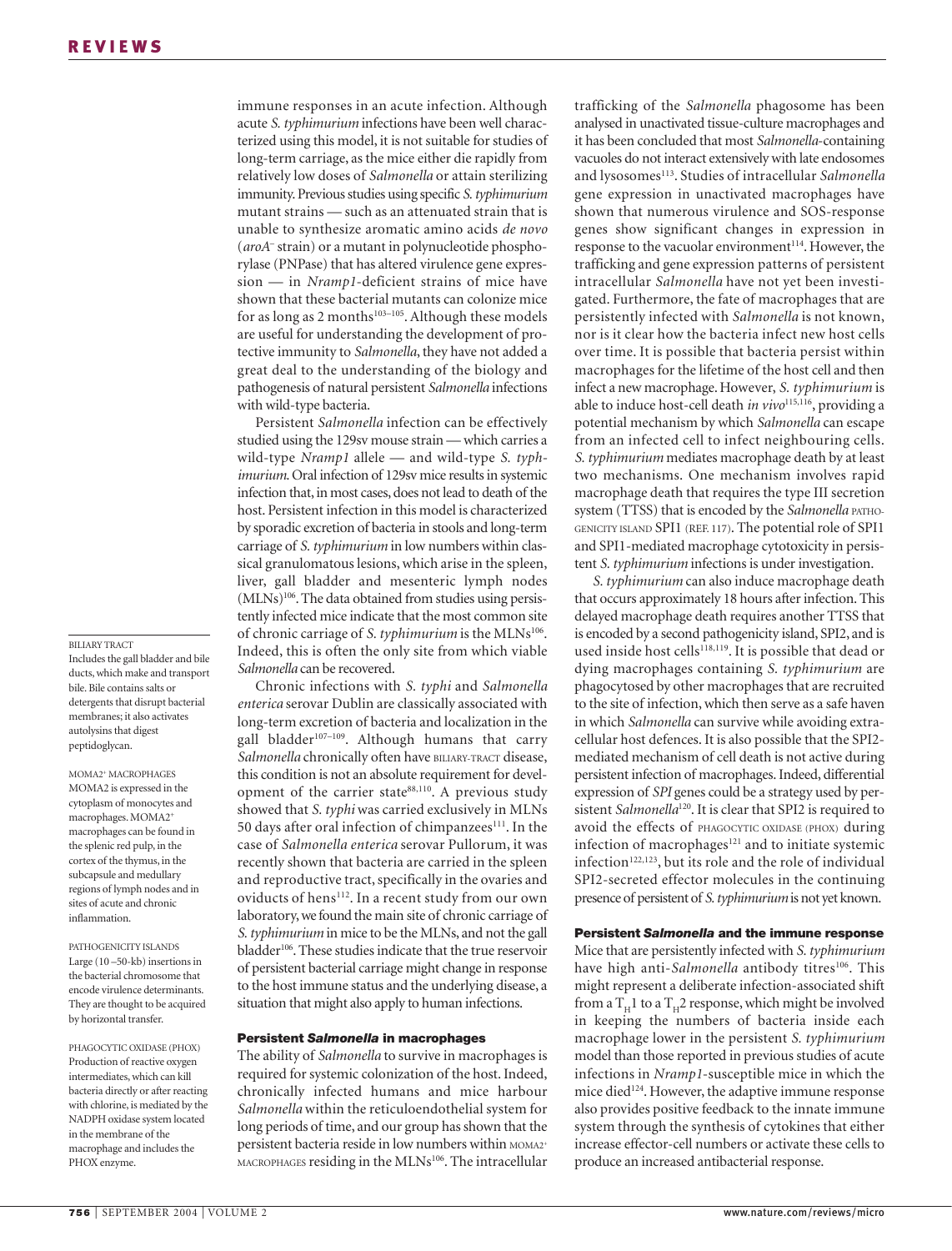| Table 3   Helicobacter pylori virulence determinants |                                                                                                                                                                                                                                     |                   |  |  |
|------------------------------------------------------|-------------------------------------------------------------------------------------------------------------------------------------------------------------------------------------------------------------------------------------|-------------------|--|--|
| <b>Virulence</b><br>determinant                      | Description/potential role in<br>pathogenesis                                                                                                                                                                                       | <b>References</b> |  |  |
| VacA                                                 | 95-kDa secreted vacuolating toxin; induces<br>apoptosis; involved in immunomodulation<br>and colonization of mouse stomach                                                                                                          | 160-163,240       |  |  |
| Cag-PAI                                              | 37-kb genomic fragment; contains 29<br>genes that encode a type IV secretion<br>apparatus                                                                                                                                           | 241               |  |  |
| CagA                                                 | 120-kD protein; translocated into host cell by<br>type IV secretion apparatus encoded on Cag-<br>PAI; phosporylated in host cell and binds<br>SHP-2 tyrosine phosphatase; disrupts tight<br>junctions; epidemiologic link to cancer | 242-245           |  |  |
| <b>BabA</b>                                          | 78-kDa outer membrane protein; binds to<br>fucosylated Lewis B blood group antigen;<br>mediates adhesion to epithelial cells and<br>possibly stomach epithelium                                                                     | 188,246           |  |  |
| Urease                                               | Resists acidic conditions in the stomach; activates<br>innate immune responses during early steps<br>of infection                                                                                                                   | 247               |  |  |
| Flagella                                             | Involved in motility; essential for colonization                                                                                                                                                                                    | 248               |  |  |
| DATE and the contract of the state and               |                                                                                                                                                                                                                                     |                   |  |  |

PAI, pathogenicity island.

Once T cells are activated during an infection, they produce the macrophage-activating factor IFN-γ, which has a role in the acute *Salmonella* mouse model in controlling the early phase of bacterial replication<sup>125-127</sup>. It was recently shown that IFN-γ has an important role in maintaining and controlling the level of bacterial replication in persistently infected animals, perhaps by stimulating infected macrophages to suppress bacterial replication<sup>106</sup>. Furthermore, people who lack the IL-12 receptor — in whom the  $T_H1$  response and the production of IFN-γ are defective — are more susceptible to infections with *Salmonella* spp.<sup>128</sup> In addition to IFNγ and IL-12, TNF-α might also have a role in maintaining and controlling the level of bacterial replication in persistently infected hosts. Similar to the results seen with *M. tuberculosis*, patients who were treated with anti-TNF-α antibodies developed *Salmonella* septicaemia129. HIV-positive individuals develop chronic bacteraemia caused by species of *Salmonella* that do not normally pass beyond the MLNs in healthy individuals<sup>1</sup> — further indicating that an intact adaptive immune system has a role in immunity to *Salmonella*.

*Salmonella* bacteria are probably not passive bystanders in terms of maintaining the balance between clearance and persistence. In this regard, *Salmonella* might have an active role in modulating or even directly manipulating host responses, thereby preventing clearance of intracellular bacteria. Many studies have shown that *S. typhimurium* may limit the *in vivo* proliferation of CD4+ and CD8+ T cells, despite their activated phenotype<sup>130</sup>. In addition, it has been shown that active *S. typhimurium* infection leads to immunosuppression in mice and causes the production of large amounts of IL-10, which has immunosuppressive activities, and nitric oxide (NO), which has both immunosuppressive and direct antibacterial activities<sup>126,131-133</sup>. Indeed, *S. typhimurium* mutants have been identified that are unable to persist in mice, indicating that they lack genes that are specifically required for persistence. *S. typhimurium* strains that are deficient for *mig-14*, *virK* and *somA* are able to replicate in unactivated macrophages and establish infections in mice; however, these mutants begin to be cleared in BALB/c mice between 7 and 10 days post-infection<sup>134,135</sup>. The exact functions of the proteins encoded by these genes are not known, but they contribute both to resistance to antimicrobial peptides, which are produced in activated macrophages<sup>136</sup>, and to replication in these cells (I. Bradshaw, D.M.M. and S.F., unpublished observations). The identification of other *S. typhimurium* mutants that are unable to persist in mice will increase our understanding of bacterial mechanisms of persistence.

#### **Persistent** *Helicobacter pylori* **infections**

During the past 20 years, *H. pylori* has emerged as an important example of a persistent bacterial pathogen. Not only does this bacterium successfully colonize the hostile environment of the human stomach, but the infection regularly persists for the lifetime of the host in the face of a constant, vigorous innate and adaptive immune response. In most infected people, *H. pylori* infection causes superficial chronic gastritis, which is usually clinically asymptomatic, although histologically apparent. However, a significant subset of infected individuals are at risk of the subsequent development of duodenal and peptic ulcers, and 1% of those that are infected will develop adenocarcinoma or lymphoma of the stomach<sup>137</sup>.

Most basic research in the *Helicobacter* field has focused on the study of bacterial virulence determinants (reviewed in REFS 6,138,139; TABLE 3), particularly in the context of their association with severe gastrointestinal sequelae of infection. Although the experimental focus on the association of *H. pylori* with disease is understandable, it is important to point out that the ecological niche for *H. pylori* is progressively lost with the development of ATROPHIC GASTRITIS<sup>140</sup>, and bacteria can only rarely be cultured from seropositive patients with adenocarcinoma. So, from the microbial standpoint, the progression of asymptomatic gastritis to more serious tissue destruction can be viewed as contrary to the best interests of the bacteria in terms of evolutionary success. Therefore, for the purpose of this review, we will shift the focus from the minority of colonized individuals who develop overt disease  $({\sim}20\%)$  to the majority who remain relatively symptom-free and are likely to represent the reservoir for human infection. We focus here on the bacterial and host characteristics that enable *H. pylori* to colonize its host persistently in the face of a normal immune response.

Most of the studies we will refer to here used animal models. Some *H. pylori* isolates establish long-term infections in rodents or have been adapted to do so by repeated passaging (reviewed in REF. 141). Indeed, the limiting factor for the development of animal models of persistent *H. pylori* infection seems to be host specificity rather than lack of persistence. The models that have been used so far vary markedly with respect to disease

ATROPHIC GASTRITIS Chronic inflammation of the stomach with degeneration of the mucosa.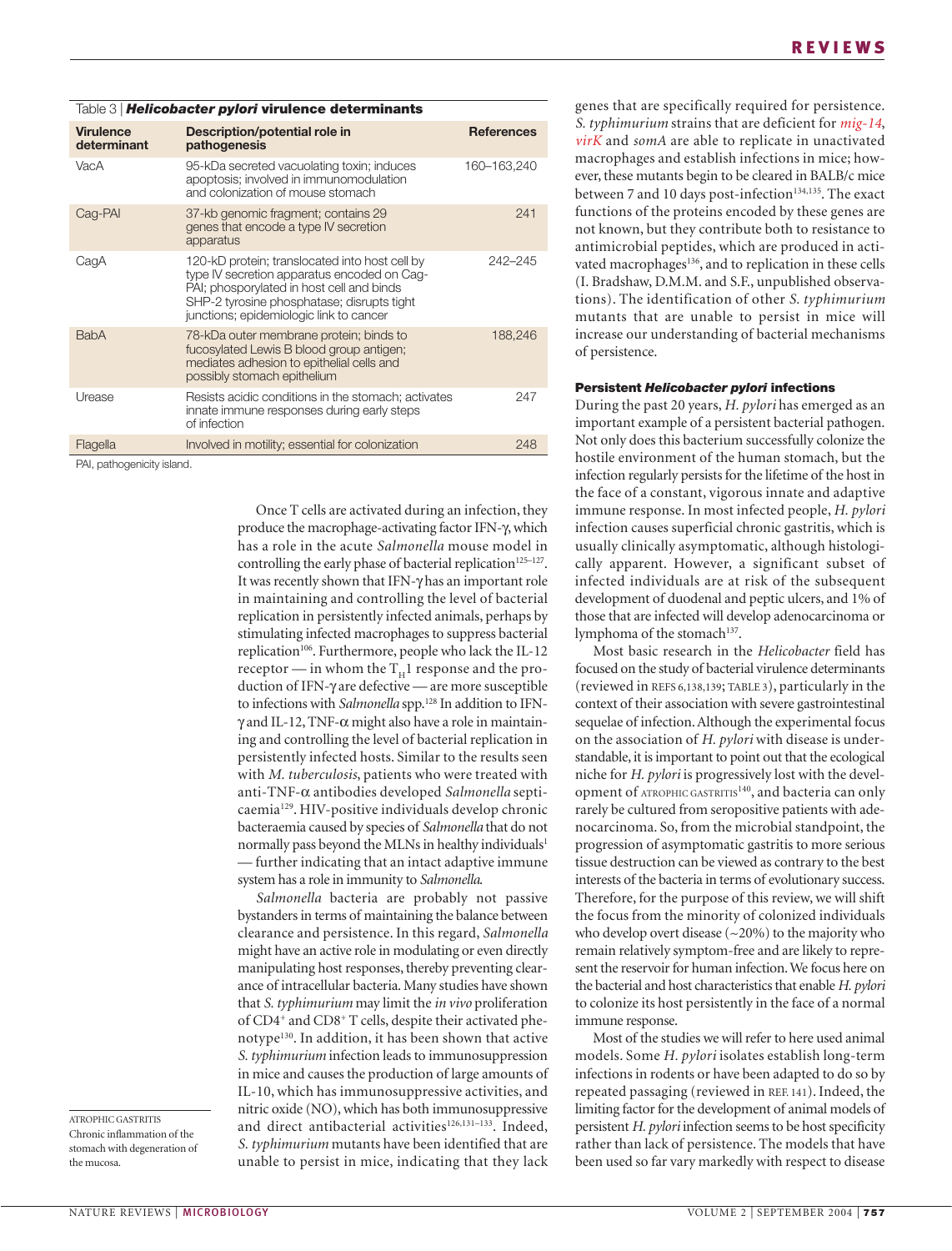

Figure 3 | **Persistent** *Helicobacter pylori* **infection.** Interplay between *H. pylori* factors and the host response leads to chronic gastritis and persistent colonization. *H. pylori* binds to gastric epithelial cells through BabA and other adhesins<sup>249</sup>. In strains that carry the Cag pathogenicity island (Cag-PAI), a type IV secretory apparatus allows translocation of effector molecules such as CagA into the host cell, resulting in the production of interleukin (IL)-8 and other chemokines by epithelial cells. The secreted chemokines lead to the recruitment of polymorphonuclear cells (PMNs), resulting in inflammation. Injected CagA also associates with tight junctions and targets *H. pylori* to them. In the long term, CagA might cause disruption of the epithelial barrier and dysplastic alterations in epithelial-cell morphology. Disruption of junctions by CagA might also cause leakage of nutrients into the mucous layer<sup>245</sup> and entry of bacterial VacA into the submucosa. VacA induces apoptosis in epithelial cells by reducing the mitochondrial transmembrane potential and inducing cytochrome *c* release, which might also contribute to the disruption of the epithelial barrier. Tumour-necrosis factor-α (TNF-α)-mediated apoptosis may also lead to disruption of the epithelial barrier. The chronic phase of *H. pylori* gastritis links an adaptive lymphocyte response with the initial innate response. Cytokines produced by macrophages, particularly IL-12, activate recruited cells  $-$  such as helper T cells (T<sub>u</sub>0, T<sub>u</sub>1 and  $T<sub>u</sub>2$ ), which respond with a biased  $T<sub>u</sub>1$  response, and B cells. Cytokines also alter the secretion of mucus, which contributes to *H. pylori*-induced disruption of the mucous layer, as they induce changes in gastric-acid secretion and homeostasis. *H. pylori* inhibits the host immune response by blocking the production of nitric oxide (NO) by macrophages and through the ability of VacA to interfere with the IL-2 signalling pathway in T cells (and therefore T-cell activation) by blocking transcription of the genes encoding IL-2 and its receptor, IL-2R (see main text for details). An intracellular pool of *H. pylori* may repopulate the mucous layer after cycles of extracellular clearance. Ig, immunoglobulin.

outcomes, which range from atrophic gastritis, intestinal metaplasia and gastric adenocarcinoma to mucosaassociated lymphoid tissue (MALT) lymphoma, depending on the species used and the genetic background of the host<sup>141</sup>. The identification of bacterial genes that are associated with colonization and persistence of *H. pylori* has been limited by the lack of animal models that support infection by strains for which the genomes have been completely sequenced. This obstacle has recently been overcome by the development of an IL-12-deficient mouse model that is susceptible to infection by the sequenced strain KE26695, which should facilitate whole-genome-based studies of virulence and persistence<sup>142</sup>.

*H. pylori* has developed a number of unique features and strategies that enable it to persist in its host (FIG. 3). These include escape from and neutralization of the innate and adaptive immune responses; avoidance of a strong proinflammatory response; extensive genetic intrastrain and interstrain diversity; and a partially intracellular lifestyle. In the following sections, we discuss each of these strategies in turn.

#### *H. pylori* **evasion of host immune responses**

*Evasion of innate responses.* NO is a key component of the innate immune system and an effective antimicrobial agent<sup>143</sup>. It is produced by activated macrophages through the action of NOS2, which uses L-arginine as a substrate and is highly expressed both in macrophages infected with *H. pylori*<sup>144</sup> and infected gastric tissues<sup>145</sup>. In a series of elegant experiments using both cultured and peritoneal macrophages, Gobert *et al.* showed that *H. pylori* prevents NO production by host cells by producing the enzyme arginase<sup>146</sup>. Encoded by the gene *rocF*, arginase — which is associated with the bacterial cell envelope — competes with NOS2 for the L-arginine substrate and converts it to urea and L-ornithine, rather than NO. Mutation of the *rocF* gene results in efficient killing of the bacteria in an NO-dependent manner, whereas wild-type bacteria survive under these conditions. Furthermore, the *rocF* mutant is mildly attenuated in its ability to colonize mice $147$ , indicating that arginase expression might indeed be important for survival and persistence *in vivo*.

Other bactericidal functions of macrophages also seem to be impaired in the presence of *H. pylori*, and two possible mechanisms for this have been suggested. In one study, Allen *et al.* showed delayed uptake of bacteria into macrophages followed by the formation of megasomes as a result of phagosome fusion. These megasomes protect intracellular bacteria from efficient killing<sup>148</sup>. In a second study using human blood monocytes and polymorphonuclear cells, Ramarao *et al.* showed that *H. pylori* can actively block its own uptake, as well as the uptake of co-cultured bacteria of other species and latex beads<sup>149,150</sup>. Both of these phenotypes depended on the presence of the Cag pathogenicity island (Cag-PAI), which is a 37–40-kb stretch of DNA that encodes a type IV secretion system (TFSS) and which epidemiological studies have linked to more severe disease outcomes<sup>151-153</sup>.

*Evasion of adaptive responses. H. pylori* has evolved to subvert not only the innate, but also the adaptive immune response, which is based on MHC-class-IIrestricted — and to a lesser degree MHC-class-Irestricted — T cells<sup>154</sup>. Antigen-dependent proliferation of T cells is blocked specifically by *H. pylori*<sup>155</sup> — an effect that is mediated by the virulence factor vacuolating cytotoxin A (VacA)156,157. VacA is a 95-kDa, secreted protein that, among other functions, induces cellular vacuolization in epithelial cells<sup>158,159</sup>. VacA has been shown to act as an immunomodulator by interfering with the IL-2 signalling pathway in T cells by blocking  $Ca<sup>2+</sup>$  mobilization and the activity of the  $Ca<sup>2+</sup>/cal$ calmodulin-dependent phosphatase calcineurin<sup>156,157</sup>. The secretion of IL-2 and the surface localization of the high-affinity IL-2 receptor (IL-2R) are necessary for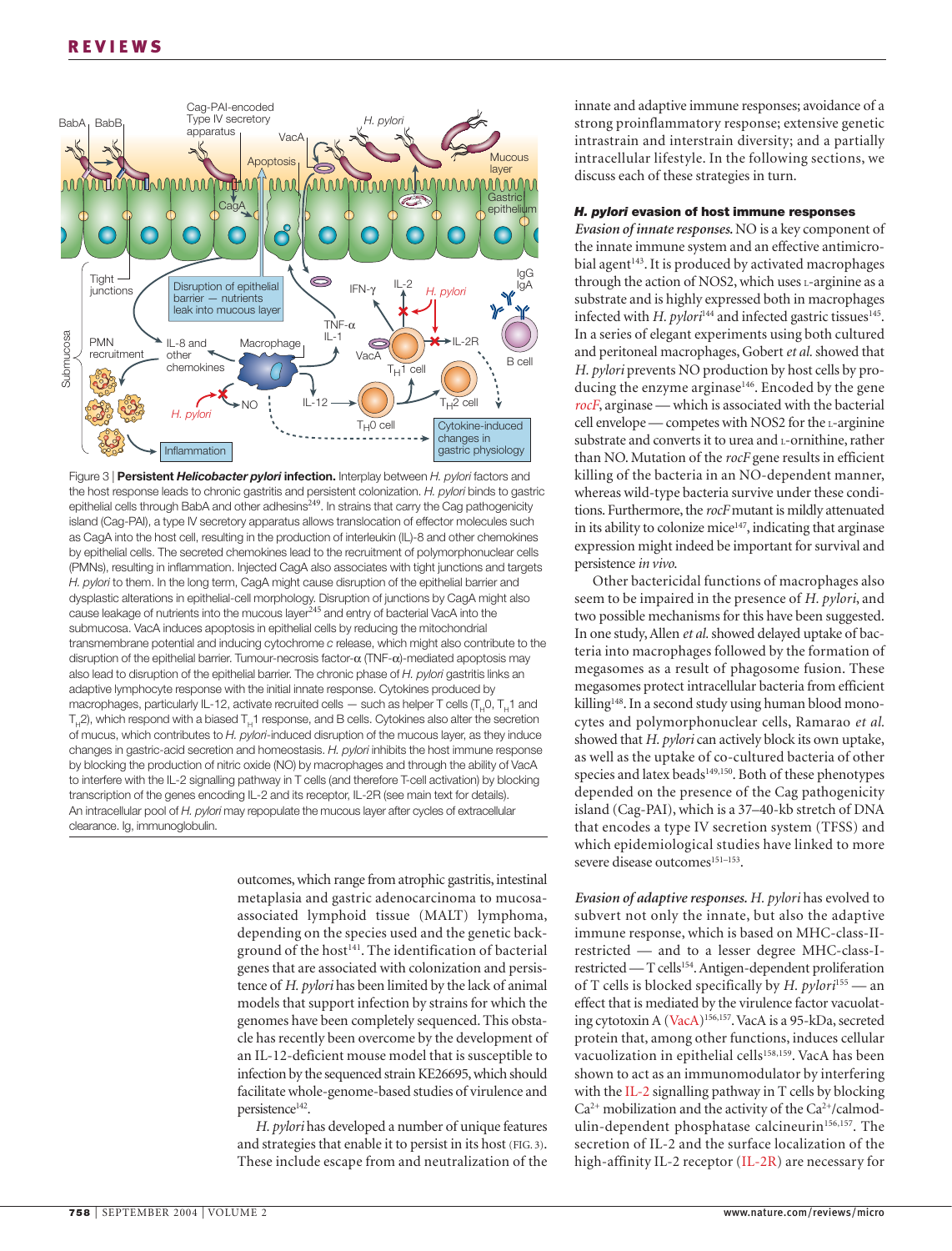efficient T-cell proliferation and activation. In normal T cells, calcineurin dephosphorylates the transcription factor NFAT (for nuclear factor of activated T cells), which then translocates into the nucleus and activates the transcription of several genes that are involved in the immune response. Among these are the genes encoding IL-2 and IL-2Rα. In T cells that are infected with VacA+ *H. pylori*, however, nuclear translocation of NFAT is blocked, as dephosphorylation is prevented and the downstream genes are not expressed.

Another possible function of VacA in subverting the adaptive immune response is its ability to interfere with antigen presentation mediated by MHC class II<sup>160</sup>. After it inserts into the plasma membrane, VacA is internalized by endocytosis and reaches the late-endosomal compartment. This compartment is then converted into large acidic vacuoles by the anion-selective channel activity of VacA161,162. In antigen-presenting cells, the processing of proteins into peptide epitopes, which takes place in the endocytic compartment, is greatly reduced owing to VacA activity, indicating that antigen presentation is abrogated in these cells $160$ .

The importance of VacA in establishing an infection has been corroborated by experiments in mice, which have shown that a null mutation of *vacA* compromises the ability of *H. pylori* to colonize the murine stomach in the presence of the corresponding parental strain<sup>163</sup>. However, the precise effect of VacA on cellular and epithelial physiology that facilitates *H. pylori* colonization in the murine stomach is unknown.

#### *H. pylori* **suppresses inflammatory responses**

Several lines of evidence indicate that, to allow longterm colonization, there has been selective pressure on *H. pylori* to avoid triggering an intense inflammatory reaction<sup>164</sup>. It has been proposed that high levels of inflammation may lead to loss of gastric glandular structure and function<sup>165</sup> and that *H. pylori* disappears from stomachs that have developed atrophic gastritis<sup>140</sup>. Furthermore, an increased inflammatory reaction as seen in *IL-10*-knockout mice — is associated with clearance of the bacteria from the stomach within 8 days of the infection<sup>166</sup>. Similarly, increased inflammation due to deletion of the gene encoding PHOX results in a marked reduction in bacterial numbers<sup>167</sup>. All of these findings indicate that, at least in animal models, a strong inflammatory reaction is necessary for the elimination of *H. pylori* and seems to be actively repressed by this bacterium.

But how does *H. pylori* modulate the host inflammatory response? Bacterial lipopolysaccharide (LPS) is the main mediator of inflammation during infections with most Gram-negative bacteria because it activates phagocytic cells, endothelial and epithelial cells and lymphocytes. *H. pylori* LPS, however, has very low biological activity when compared with *Escherichia coli* LPS, at least as measured by its ability to activate macrophages<sup>165</sup>. In fact, the minimum concentration of purified LPS that is required to achieve similar responses was several thousand times greater for *H. pylori* compared with *E. coli* LPS<sup>165</sup>.

The effect of *H. pylori* LPS on gastric epithelial cells — the other main source of proinflammatory cytokines in the stomach besides macrophages — is still unclear. One study has shown that *H. pylori* LPS produced by strains harbouring the Cag-PAI, but not from Cag-PAI mutants, activates Toll-like receptor 4 (TLR4) on gastric-pit cells, thereby stimulating the innate immune responses of the gastric mucosa168. By contrast, Smith *et al.* reported that TLR2 mediates the proinflammatory effects of *H. pylori* on epithelial cells and show that *H. pylori* LPS is a TLR2 agonist<sup>169</sup>. These authors suggest that the low level of pathogenicity of *H. pylori* LPS does indeed result from its failure to activate TLR4, the receptor that mediates LPS signalling of most other Gram-negative species<sup>170</sup>.

A recent study has reported similar findings for *H. pylori* flagellins. The two *H. pylori* flagellins — FlaA and FlaB — were shown to have a markedly reduced potential to activate TLR5 compared with flagellins of other Gram-negative bacteria, such as FliC of *S*. *typhimurium*171. The evolution of these unique flagellins, which share extensive amino-acid homology with flagellins from other species that do stimulate TLR5, has been proposed to preserve the essential function of the flagella during chronic colonization while avoiding the activation of the innate immune system $171$ .

In a recent study investigating a link between the Cag-PAI and the induction of proinflammatory responses, Philpott *et al.* showed that clinical isolates of *H. pylori* were more likely to colonize mice if they did nor harbour the Cag-PAI and were therefore unable to induce such responses in cultured cells<sup>172</sup>. Mouseadapted variants that lacked the Cag-PAI infected mice at higher levels and had a reduced capacity to induce inflammatory responses *in vitro* compared with the respective parental strains. Taken together, these findings imply that there may be a profound *in vivo* selection against *H. pylori* strains and variants that induce a strong host inflammatory response<sup>172</sup>, at least in the mouse model.

The relative *in vivo* advantages for *H. pylori* with Cag+ versus Cag– phenotypes in human hosts are unclear<sup>173,174</sup>. One study of an individual infected with multiple strains showed recombination between strains resulting in excision of the Cag-PAI and subsequent positive selection of a Cag<sup>-</sup> strain<sup>175</sup>. It is therefore unclear as to how the Cag-PAI benefits the bacteria during a persistent infection; it may be that it is important for a specific stage of colonization, but is dispensable at other stages.

#### **Genetic diversity in** *H. pylori*

Extensive recombination and a PANMICTIC overall population structure result in substantial genetic diversity among *H. pylori* strains<sup>176-179</sup>. This has been proposed to allow the bacteria to adapt rapidly to changing conditions in their current host as well as to facilitate the colonization of new hosts<sup>180–182</sup>. Although *H. pylori* populations in individuals and even families seem to be clonal, as determined by conventional procedures such as RANDOMLY AMPLIFIED POLYMORPHIC DNA (RAPD) PCR and

PANMIXIS Mating without regard to the genetic constitution of the mate.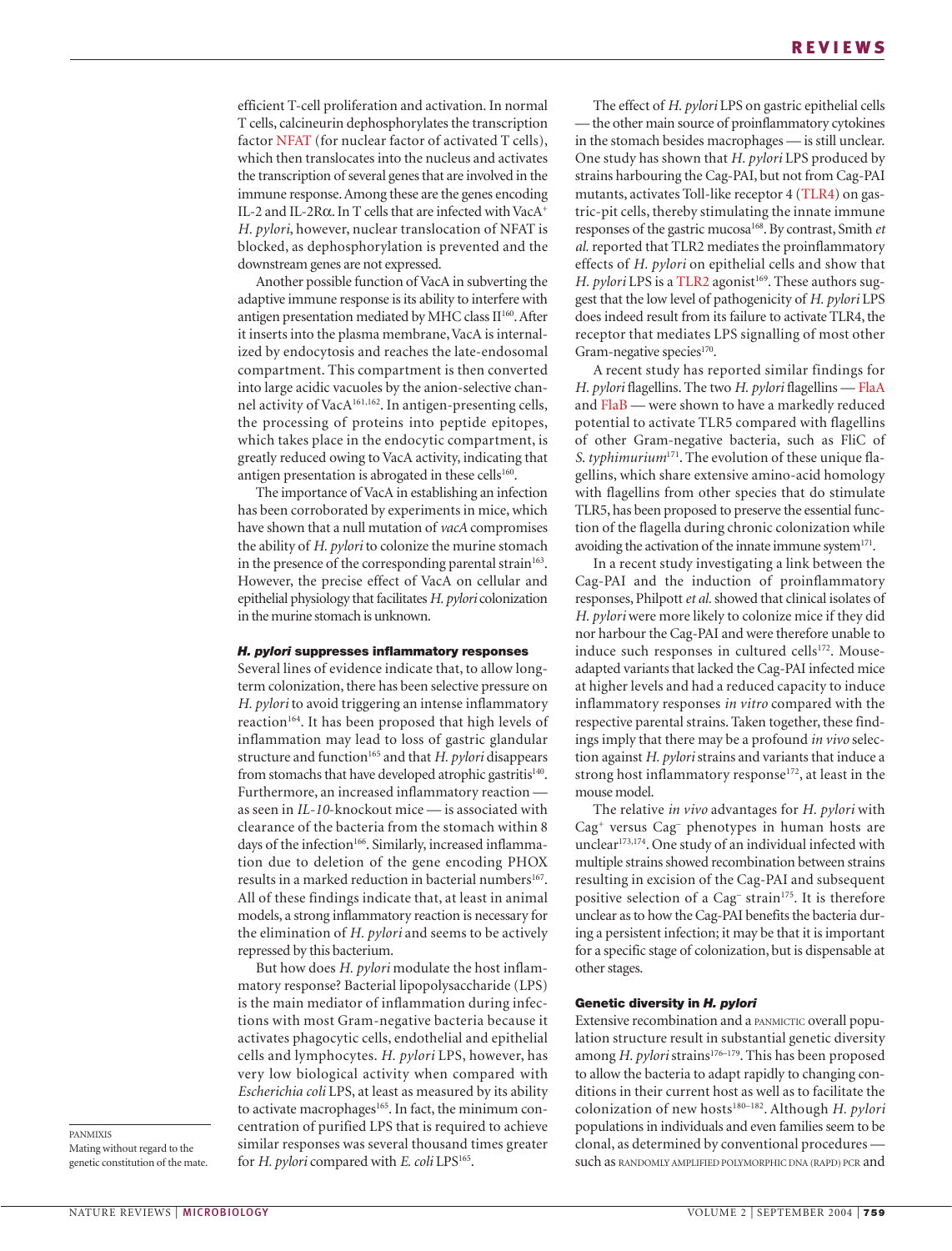RANDOMLY AMPLIFIED POLYMORPHIC DNA (RAPD) PCR A molecular technique used for the classification and comparison of different isolates of the same species. This method uses a randomly chosen oligonucleotide to prime DNA synthesis and results in strainspecific patterns of DNA products.

LEWIS BLOOD GROUP Antigens of red blood cells, saliva and other body fluids that are specified by the Le gene and react with the antibodies designated anti-Le<sup>a</sup> and anti-Le<sup>b</sup>.

CRYPTIC PLASMIDS Small, mobilizable genetic elements that can encode virulence factors.

CHROMOSOMAL-PLASTICITY **ZONES** Segments of the chromosome that are characterized by their different G+C content, which is a hallmark of horizontally acquired sequences.

DNA sequence analysis<sup>179</sup> — more sensitive approaches have indicated that extensive changes can and do occur in a single host over time<sup>183</sup>. For example, fortuitously, additional *H. pylori* isolates were obtained from one patient six years after an isolate of the sequenced strain J99 was first obtained from this individual. These new clinical isolates were subjected to extensive molecular comparisons with the original J99 strain. RAPD PCR and sequencing of several unlinked loci indicated that these isolates were undoubtedly related to the original strain; however, microarray analysis showed differences in genetic content that reflected both acquisitions and losses of genomic DNA183. Approximately 3% of J99 loci showed variation between isolates obtained from this individual, compared with 22% of loci when isolates from different individuals were compared<sup>184</sup>. Although most of the open reading frames that were affected represented 'hypothetical genes', one was predicted to encode a protein belonging to the TraG family, other members of which have been shown to be involved in genetic transfer185,186. A putative similar function of TraG implies that acquisition of this gene might confer an evolutionary advantage by providing another mechanism through which DNA exchange could occur.

In a recent similar study, three output strains from an experimental infection of Rhesus macaques were compared with the strain that was used for inoculation<sup>187</sup>. All three of the output strains had lost expression of the *babA* gene, which encodes an adhesin that binds to the LEWIS BLOOD GROUP  $Le^b$  antigen<sup>188</sup>. Loss of *babA* expression occurred by two different mechanisms in different isolates. In some cases, *babA* was replaced by the closely related *babB* gene, leading to loss of *babA* and duplication of *babB*. In others, a change in the number of CT repeats in the 5' coding region of *babA* resulted in a frameshift and subsequent loss of Leb adhesion. *H. pylori* therefore uses both antigenic variation and phase variation to regulate *babA* expression (and possibly the expression of other outermembrane proteins) *in vivo*; however, the significance of this observation in the context of the host immune response remains to be shown.

Another *H. pylori* structure that undergoes phase variation is its LPS, more specifically the Lewis-bloodgroup determinant of the LPS O-antigen. The on/off statuses of at least five glycosyltransferase genes determine which LPS phase variant is expressed (reviewed in REF. 189). It was initially assumed that mimicry of the Lewis blood group antigens of the host by *H. pylori* would provide a mechanism of immune evasion and adaptation to the host, a concept that was supported by reports describing a link between the Lewis-bloodgroup phenotype of isolates with the phenotype of the individuals they were derived from (reviewed in REF. 190). However, this concept has been challenged by the isolation of both  $Le^{X}$ - and  $Le^{Y}$ -expressing strains from the same host and the fact that even high levels of anti-LPS antibodies do not eradicate the organism. It is now assumed that the production of Lewis antigens by *H. pylori* facilitates the colonization of the host by mediating adhesion to gastric epithelial cells<sup>191,192</sup>.

The high degree of diversity that is seen in *H. pylori* is probably facilitated by its natural competence for DNA transformation. In contrast to other bacteria, natural competence in *H. pylori* is not mediated by type IV pili or type IV pilin-like proteins, but by a TFSS that is encoded by the *comB* operon<sup>193,194</sup>. The ComB8, ComB9 and ComB10 proteins correspond to the *Agrobacterium tumefaciens* VirB8, VirB9 and VirB10 proteins and constitute the basic components of a TFSS193. *H. pylori* therefore possesses two functionally independent TFSSs — one for protein secretion and translocation into the host cell that is encoded by the Cag-PAI, and one for DNA uptake. In addition, a third cluster of type IV secretion genes was recently discovered that seems to be present in only a subset of strains<sup>195</sup>. The functional significance of this cluster is unknown at present.

The identification of CRYPTIC PLASMIDS in approximately half of all *H. pylori* strains<sup>196</sup> has given rise to speculation that conjugative transfer of novel sequences carried on plasmids could be another means of horizontal gene transfer — and therefore strain diversity — in *H. pylori*. In support of this hypothesis, Hofreuter *et al.* have recently presented evidence that some of these plasmids contain hot spots for site-specific recombination, encode elements from CHROMOSOMAL PLASTICITY ZONES and might be mobilizable<sup>197</sup>. This indicates that exchange of genetic material between these plasmids and the chromosome can occur, and that these plasmids might be mobilized and spread rapidly in the population. So, genetic diversity, which in turn leads to antigenic diversity, might be an important strategy used by *H. pylori* to evade immune surveillance.

#### **Repopulation of the stomach by** *H. pylori*

The gastric mucosa is normally well-protected against bacterial colonization due to the acidic pH of the lumen, the production of mucus and rapid epithelialcell turnover. It is therefore tempting to speculate that the adoption of a partially intracellular lifestyle by some members of the bacterial population might allow *H. pylori* to achieve long-term persistence. Although there is little evidence to indicate that the bacterium is predominantly an intracellular pathogen, numerous experimental and clinical observations of biopsy specimens support the notion that a subpopulation of *H. pylori* is able to invade epithelial cells both *in vitro*  $198,199$  and *in vivo*  $200-202$ .

Using time-lapse video microscopy and gentamicinprotection assays in a cell-culture system, Amieva *et al.* have provided evidence that *H. pylori* residing in multivesicular bodies survive in the intracellular milieu for at least 24 hours, remain motile and retain the ability to emerge from the cells to repopulate the extracellular space<sup>199</sup>. Up to several dozen bacteria can be found in one vesicle, indicating that intracellular replication does occur, at least sporadically. These findings indicate that the intracellular niche can potentially function as a 'hideout' and sustain the renewal of the population under the unfavourable conditions that are found in the mammalian stomach. Nevertheless, the vast majority of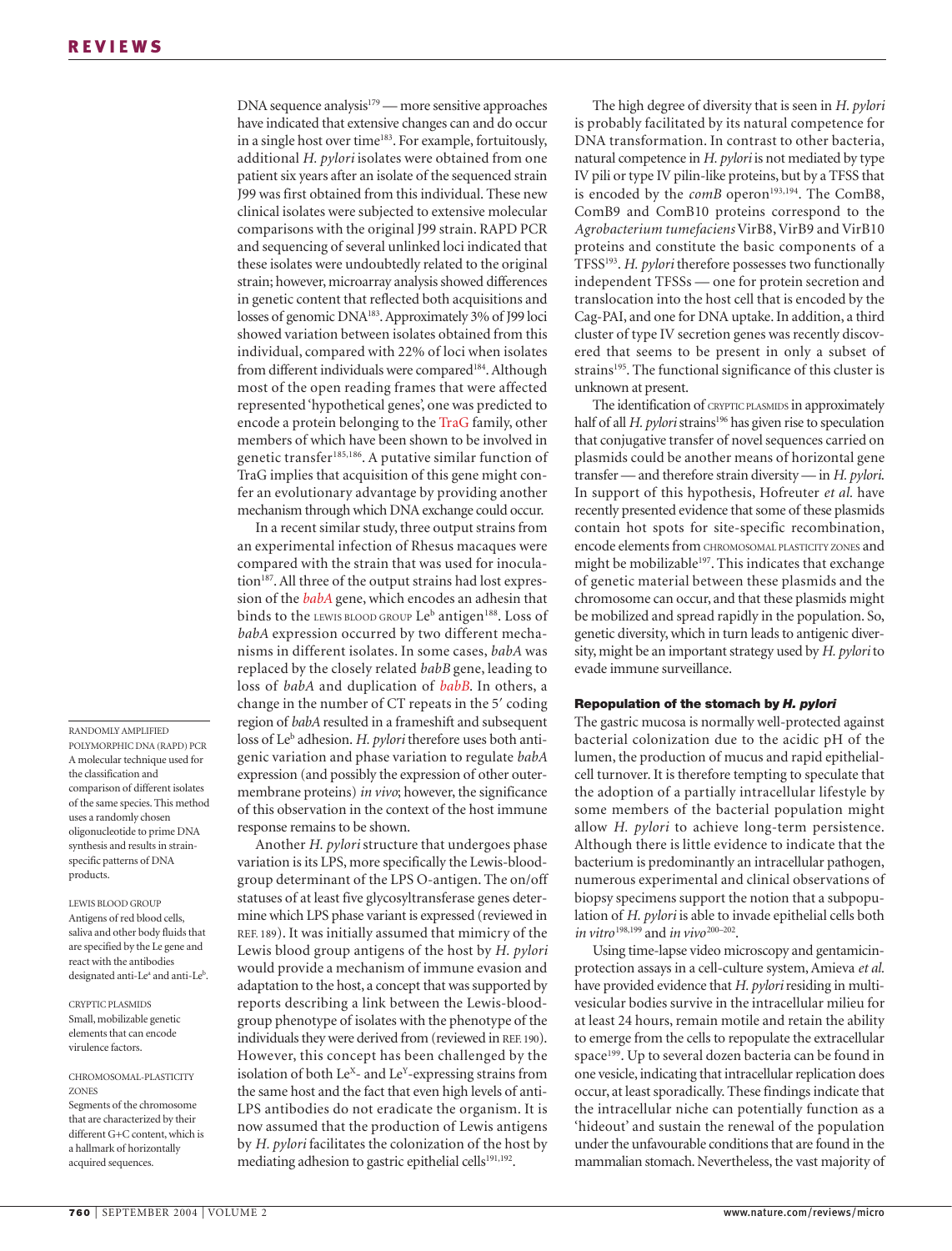



*H. pylori* in the stomach are extracellular, highly motile organisms that reside in the mucus overlying the gastric mucosa. How the organism survives here in the presence of high levels of antibody is one of the most poorly understood issues in *H. pylori* pathogenesis. It is equally remarkable that individuals who are cured of infection by antibiotic therapy after decades of colonization are susceptible to re-infection, although at a slightly lower rate $203$ .

#### **Conclusions**

Many hypotheses can be proposed for the survival of a population of microorganisms in the presence of immune responses. The organisms could 'hide' inside macrophages within granulomas — as is the case for

*M. tuberculosis* and *S. typhi* — where they are effectively screened from active immune surveillance. The ability of persistent species such as *M. tuberculosis*, *S. typhi*, *Chlamydia* spp. and *Brucella* spp. to modify the intravacuolar environment is a common feature of these bacteria that could clearly favour persistence and evasion of immune responses through reduced surfaceantigen presentation or the control of apoptotic pathways204–208. Some persistent pathogens might seek an intracellular location at specific times during infection. Indeed, the ability of the mucosal-surface colonizer *H. pylori* to cycle between extracellular and intracellular locations highlights a strategy that may be crucial for some persistent pathogens. Localized subversion of the immune response is also an important feature of persistent bacteria — for example, by interference with cytokine signalling, as described for *M. tuberculosis*, or with innate immune signalling, as described for *H. pylori*.

Finally, the pathological damage that results from continued macrophage activation will at some stage outweigh the immediate risk that is posed by the residual bacteria, and the immune response might turn itself off, allowing bacterial persistence. Regulatory T cells co-expressing CD4 and CD25 markers have been shown to exert this type of control during *Leishmania major* infection<sup>209</sup>. Although there are diverse phenotypes of regulatory T cells, functionally they share the ability to downregulate immune responses. One way that this is achieved is by the secretion of cytokines such as IL-10 and TGF-β, which inhibit both  $T_H1$  and  $T_H2$  responses *in vivo* and have a role in controlling T-cell responses that are directed against self-antigens<sup>210,211</sup>. Belkaid et al. have shown that during persistent infection by *L. major* in the skin, CD4+CD25+ T cells accumulate in the dermis, where they suppress the ability of CD4+CD25 – effector T cells to eliminate the parasite from this site through both IL-10-dependent and IL-10-independent mechanisms209. Furthermore, the sterilizing immunity that is achieved in mice with impaired IL-10 activity is followed by loss of immunity to reinfection. Therefore, it is possible that the equilibrium that is established between effector and regulatory T cells in sites of chronic infection might reflect both pathogen and host survival strategies (FIG. 4). Whether regulatory T cells have a role in the mechanisms that are used in persistent *Helicobacter*, *Mycobacteria* and *Salmonella* infections is unknown. However, a high proportion of CD4+ T cells that are able to release IL-10 can be found in chronic mycobacterial infections<sup>212</sup>, and *S. typhimurium* induces macrophage and splenic IL-10 expression<sup>213</sup>, possibly indicating the presence of regulatory T cells. It was recently shown that regulatory T cells reduce *H. pylori*-induced gastritis in mice, while allowing the bacterium to colonize the mucosa at higher densities214, and that *H. pylori*-specific CD4+CD25+ regulatory T cells suppress memory T-cell responses to *H. pylori* in infected humans<sup>215</sup>. In line with this observation, *H. pylori* infection of *IL-10*-knockout mice resulted in more severe gastritis and bacterial clearance after 8 days<sup>166</sup>.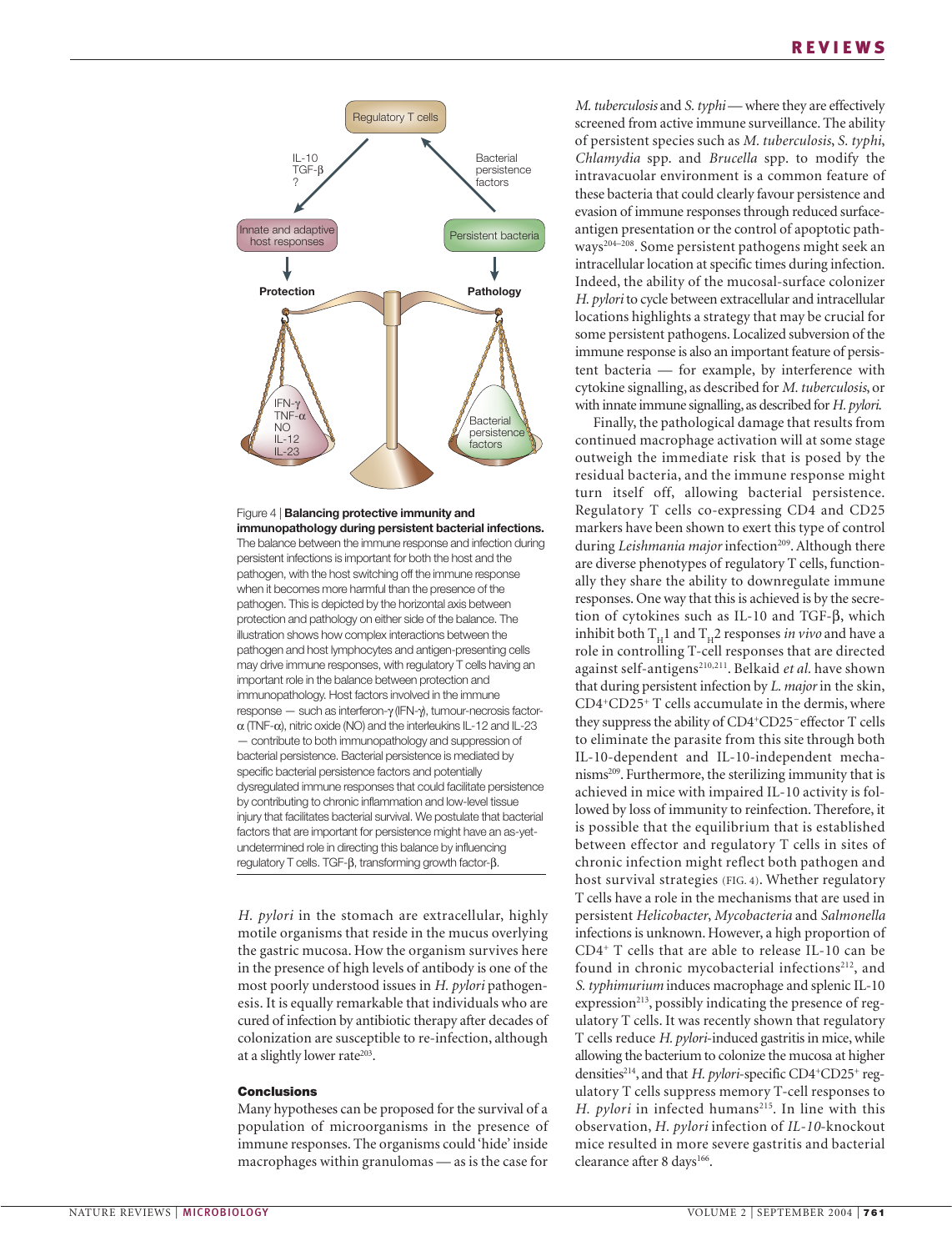Although we describe some possible mechanisms of pathogen persistence in this review,we actually know very little about how these microorganisms survive for long periods of time in the host in the presence of immunosurveillance. Future applications of genome-based techniques — including array-based analysis of libraries of bacterial mutants and host expression profiling — as well as laser microdissection, will allow further investigation of the fundamental genetics of bacterial persistence and host immune responses. These findings will hopefully lead to improvements in therapeutic approaches and, perhaps, the elimination of these unwanted companions.

- 1. Young, D., Hussell, T. & Dougan, G. Chronic bacterial infections: living with unwanted guests. *Nature Immunol.* **3**, 1026–1032 (2002).
- 2. Rhen, M., Eriksson, S., Clements, M., Bergstrom, S. & Normark, S. J. The basis of persistent bacterial infections. *Trends Microbiol.* **11**, 80–86 (2003).
- 3. Everhart, J. E. Recent developments in the epidemiology of *Helicobacter pylori*. *Gastroenterol. Clin. North Am.* **29**, 559–578 (2000).
- 4. Kaufmann, S. H. How can immunology contribute to the control of tuberculosis? *Nature Rev. Immunol.* **1**, 20–30 (2001).
- 5. Stewart, G. R., Robertson, B. D. & Young, D. B. Tuberculosis: a problem with persistence. *Nature Rev. Microbiol.* **1**, 97–105 (2003).
- 6. Peek, R. M. & Blaser, M. J. *Helicobacter pylori* and gastrointestinal tract adenocarcinomas. *Nature Rev. Cancer* **2**, 28–37 (2002).
- 7. Shukla, V. K., Singh, H., Pandey, M., Upadhyay, S. K. & Nath, G. Carcinoma of the gallbladder — is it a sequel of typhoid? *Dig. Dis. Sci.* **45**, 900–903 (2000).
- 8. Dye, C., Scheele, S., Dolin, P., Pathania, V. & Raviglione, M. C. Consensus statement. Global burden of tuberculosis: estimated incidence, prevalence, and mortality by country. WHO Global Surveillance and Monitoring Project. *JAMA* **282**, 677–686 (1999).
- 9. Geijtenbeek, T. B. *et al.* Mycobacteria target DC-SIGN to suppress dendritic cell function. *J. Exp. Med.* **197**, 7–17 (2003).
- 10. Tailleux, L. *et al.* DC-SIGN is the major *Mycobacterium tuberculosis* receptor on human dendritic cells. *J. Exp. Med.* **197**, 121–127 (2003).

**References 9 and 10 show that DC-SIGN on dendritic cells mediates** *M. tuberculosis* **entry** *in vivo* **and might have a role in bacterial persistence and immunity.**

- 11. Balasubramanian, V., Wiegeshaus, E. H., Taylor, B. T. & Smith, D. W. Pathogenesis of tuberculosis: pathway to apical localization. *Tuber. Lung Dis.* **75**, 168–178 (1994). 12. Gedde-Dahl, T. Tuberculous infection in the light of
- tuberculin matriculation. *Am. J. Hyg.* **56**, 139–214 (1952).
- 13. Park, D. R. *et al.* The etiology of community-acquired pneumonia at an urban public hospital: influence of human immunodeficiency virus infection and initial severity of illness. *J. Infect. Dis.* **184**, 268–277 (2001).
- 14. Kulaga, S. *et al.* Molecular epidemiology of tuberculosis in Montreal. *CMAJ* **167**, 353–354 (2002).
- 15. Adams, D. O. The granulomatous inflammatory response. A review. *Am. J. Pathol.* **84**, 164–191 (1976).
- 16. Flynn, J. L. & Chan, J. Immunology of tuberculosis. *Annu. Rev. Immunol.* **19**, 93–129 (2001).
- 17. Peters, W. & Ernst, J. D. Mechanisms of cell recruitment in the immune response to *Mycobacterium tuberculosis*. *Microbes Infect.* **5**, 151–158 (2003).
- 18. Roach, D. R., Briscoe, H., Baumgart, K., Rathjen, D. A. & Britton, W. J. Tumor necrosis factor (TNF) and a TNF-mimetic peptide modulate the granulomatous response to *Mycobacterium bovis* BCG infection *in vivo*. *Infect. Immun.* **67**, 5473–5476 (1999).
- 19. Parrish, N. M., Dick, J. D. & Bishai, W. R. Mechanisms of latency in *Mycobacterium tuberculosis*. *Trends Microbiol.* **6**, 107–112 (1998).
- 20. Manabe, Y. C. & Bishai, W. R. Latent *Mycobacterium tuberculosis* — persistence, patience, and winning by waiting. *Nature Med.* **6**, 1327–1329 (2000).
- 21. McKinney, J. D. *In vivo veritas*: the search for TB drug targets goes live. *Nature Med.* **6**, 1330–1333 (2000). 22. Cosma, C. L., Sherman, D. R. & Ramakrishnan, L.
- The secret lives of the pathogenic mycobacteria. *Annu. Rev. Microbiol.* **57**, 641–676 (2003).
- 23. Russell, D. G. *Mycobacterium tuberculosis*: here today, and here tomorrow. *Nature Rev. Mol. Cell Biol.* **2**, 569–577 (2001).
- Koul, A., Herget, T., Klebl, B. & Ullrich, A. Interplay between mycobacteria and host signalling pathways. *Nature Rev. Microbiol.* **2**, 189–202 (2004).
- 25. Bouley, D. M., Ghori, N., Mercer, K. L., Falkow, S. & Ramakrishnan, L. Dynamic nature of host–pathogen interactions in *Mycobacterium marinum* granulomas. *Infect. Immun.* **69**, 7820–7831 (2001).

26. Timm, J. *et al.* Differential expression of iron-, carbonand oxygen-responsive mycobacterial genes in the lungs of chronically infected mice and tuberculosis patients. *Proc. Natl Acad. Sci. USA* **100**, 14321–14326  $(2003)$ 

**Levels of selected** *M. tuberculosis* **mRNAs were quantified** *in vitro* **in axenic culture,** *in vivo* **in the lungs of mice and in lung specimens obtained from TB patients with active disease. They showed differential expression of bacterial mRNAs associated with iron limitation, alternative carbon metabolism and cellular hypoxia — conditions that are thought to exist within the granulomatous lesions of TB.**

- 27. Shi, L., Jung, Y. J., Tyagi, S., Gennaro, M. L. & North, R. J. Expression of  $T_H$ 1-mediated immunity in mouse lungs induces a *Mycobacterium tuberculosis* transcription pattern characteristic of nonreplicating persistence. *Proc. Natl Acad. Sci. USA* **100**, 241–246 (2003).
- 28. Schnappinger, D. *et al.* Transcriptional adaptation of *Mycobacterium tuberculosis* within macrophages: insights into the phagosomal environment. *J. Exp. Med.* **198**, 693–704 (2003).
- 29. Voskuil, M. I. *et al.* Inhibition of respiration by nitric oxide induces a *Mycobacterium tuberculosis* dormancy program. *J. Exp. Med.* **198**, 705–713 (2003).
- 30. Talaat, A. M., Lyons, R., Howard, S. T. & Johnston, S. A. The temporal expression profile of *Mycobacterium tuberculosis* infection in mice. *Proc. Natl Acad. Sci. USA* **101**, 4602–4607 (2004).
- 31. Ramakrishnan, L., Federspiel, N. A. & Falkow, S. Granuloma-specific expression of *Mycobacterium* virulence proteins from the glycine-rich PE-PGRS family. *Science* **288**, 1436–1439 (2000).
- 32. Verreck, F. A. *et al.* Human IL-23-producing type 1 macrophages promote but IL-10-producing type 2 macrophages subvert immunity to (myco)bacteria. *Proc. Natl Acad. Sci. USA* **101**, 4560–4565 (2004). **Evidence that IL-23, rather than IL-12, might be the main macrophage-generated cytokine responsible for eliciting IFN-**γ **production and host defence against** *M. tuberculosis***. This study also showed differential survival of the bacterium in type 1 versus type 2 macrophages.**
- 33. Casanova, J. L. & Abel, L. Genetic dissection of immunity to mycobacteria: the human model. *Annu. Rev. Immunol.* **20**, 581–620 (2002).
- 34. Chan, J., Xing, Y., Magliozzo, R. S. & Bloom, B. R. Killing of virulent *Mycobacterium tuberculosis* by reactive nitrogen intermediates produced by activated murine macrophages. *J. Exp. Med.* **175**, 1111–1122 (1992).
- 35. MacMicking, J. D. *et al*. Identification of nitric oxide synthase as a protective locus against tuberculosis. *Proc. Natl Acad. Sci. USA* **94**, 5243–5248 (1997).
- 36. Ehrt, S. *et al*. Reprogramming of the macrophage transcriptome in response to interferon-γ and *Mycobacterium tuberculosis*: signaling roles of nitric oxide synthase-2 and phagocyte oxidase. *J. Exp. Med.* **194**, 1123–1140 (2001).
- 37. MacMicking, J. D., Taylor, G. A. & McKinney, J. D. Immune control of tuberculosis by IFN-γ-inducible LRG-47. *Science* **302**, 654–659 (2003).
- 38. Ting, L. M., Kim, A. C., Cattamanchi, A. & Ernst, J. D. *Mycobacterium tuberculosis* inhibits IFN-γ transcriptional responses without inhibiting activation of STAT1. *J. Immunol.* **163**, 3898–3906 (1999).
- 39. Giacomini, E. *et al*. Infection of human macrophages and dendritic cells with *Mycobacterium tuberculosis* induces a differential cytokine gene expression that modulates T-cell response. *J. Immunol.* **166**, 7033–7041 (2001).
- 40. Nau, G. J. *et al*. Human macrophage activation programs induced by bacterial pathogens. *Proc. Natl Acad. Sci. USA* **99**, 1503–1508 (2002).
- 41. Stanley, S. A., Raghavan, S., Hwang, W. W. & Cox, J. S. Acute infection and macrophage subversion by *Mycobacterium tuberculosis* require a specialized secretion system. *Proc. Natl Acad. Sci. USA* **100**, 13001–13006 (2003).
- 42. Gao, L. Y. *et al*. Requirement for *kasB* in *Mycobacterium* mycolic acid biosynthesis, cell wall impermeability and intracellular survival: implications for therapy. *Mol. Microbiol.* **49**, 1547–1563 (2003).
- 43. McMurray, D. N. Disease model: pulmonary tuberculosis. *Trends Mol. Med.* **7**, 135–137 (2001).
- 44. Walsh, G. P. *et al*. The Philippine cynomolgus monkey (*Macaca fasicularis*) provides a new nonhuman primate model of tuberculosis that resembles human disease. *Nature Med.* **2**, 430–436 (1996).
- 45. Flynn, J. L. *et al*. Non-human primates: a model for tuberculosis research. *Tuberculosis (Edinb.)* **83**, 116–118 (2003).
- 46. McCune, R. M., Feldmann, F. M., Lambert, H. P. & McDermott, W. Microbial persistence. I. The capacity of tubercle bacilli to survive sterilization in mouse tissues. *J. Exp. Med.* **123**, 445–468 (1966).
- 47. Scanga, C. A. *et al*. Reactivation of latent tuberculosis: variations on the Cornell murine model. *Infect. Immun.* **67**, 4531–4538 (1999).
- 48. Orme, I. M. A mouse model of the recrudescence of latent tuberculosis in the elderly. *Am. Rev. Respir. Dis.* **137**, 716–718 (1988).
- 49. Rhoades, E. R., Frank, A. A. & Orme, I. M. Progression of chronic pulmonary tuberculosis in mice aerogenically infected with virulent *Mycobacterium tuberculosis*. *Tuber. Lung. Dis.* **78**, 57–66 (1997).
- 50. Rees, R. J. & Hart, P. D. Analysis of the host–parasite equilibrium in chronic murine tuberculosis by total and viable bacillary counts. *Br. J. Exp. Pathol.* **42**, 83–88 (1961).
- 51. Betts, J. C., Lukey, P. T., Robb, L. C., McAdam, R. A. & Duncan, K. Evaluation of a nutrient starvation model of *Mycobacterium tuberculosis* persistence by gene and protein expression profiling. *Mol. Microbiol.* **43**, 717–731 (2002).
- 52. Wayne, L. G. & Sohaskey, C. D. Nonreplicating persistence of *Mycobacterium tuberculosis*. *Annu. Rev. Microbiol.* **55**, 139–163 (2001).
- 53. Boon, C. & Dick, T. *Mycobacterium bovis* BCG response regulator essential for hypoxic dormancy. *J. Bacteriol.* **184**, 6760–6767 (2002).
- 54. Dasgupta, N. *et al*. Characterization of a two-component system, *devR*–*devS*, of *Mycobacterium tuberculosis*. *Tuber. Lung Dis.* **80**, 141–159 (2000).
- 55. Sherman, D. R. *et al*. Regulation of the *Mycobacterium tuberculosis* hypoxic response gene encoding α-crystallin. *Proc. Natl Acad. Sci. USA* **98**, 7534–7539 (2001).
- 56. Dannenberg, A. M., Ando, M. & Shima, K. Macrophage accumulation, division, maturation, and digestive and microbicidal capacities in tuberculous lesions. 3. The turnover of macrophages and its relation to their activation and antimicrobial immunity in primary BCG lesions and those of reinfection. *J. Immunol.* **109**, 1109–1121 (1972).
- 57. Chan, K. *et al*. Complex pattern of *Mycobacterium marinum* gene expression during long-term granulomatous infection. *Proc. Natl Acad. Sci. USA* **99**, 3920–3925 (2002).
- 58. Sassetti, C. M., Boyd, D. H. & Rubin, E. J. Comprehensive identification of conditionally essential genes in mycobacteria. *Proc. Natl Acad. Sci. USA* **98**, 12712–12717 (2001).
- 59. Sassetti, C. M. & Rubin, E. J. Genetic requirements for mycobacterial survival during infection. *Proc. Natl Acad. Sci. USA* **100**, 12989–12994 (2003).
	- **References 58 and 59 describe a new microarraybased method for identifying conditionally essential genes in mycobacteria. These studies also identify new persistence mutants using this technique.**
- 60. McKinney, J. D. *et al*. Persistence of *Mycobacterium tuberculosis* in macrophages and mice requires the glyoxylate shunt enzyme isocitrate lyase. *Nature* **406**, 735–738 (2000).
- 61. Zahrt, T. C. & Deretic, V. *Mycobacterium tuberculosis* signal transduction system required for persistent infections. *Proc. Natl Acad. Sci. USA* **98**, 12706–12711 (2001). 62. Karakousis, P. C., Bishai, W. R. & Dorman, S. E.
- *Mycobacterium tuberculosis* cell envelope lipids and the host immune response. *Cell. Microbiol.* **6**, 105–116 (2004).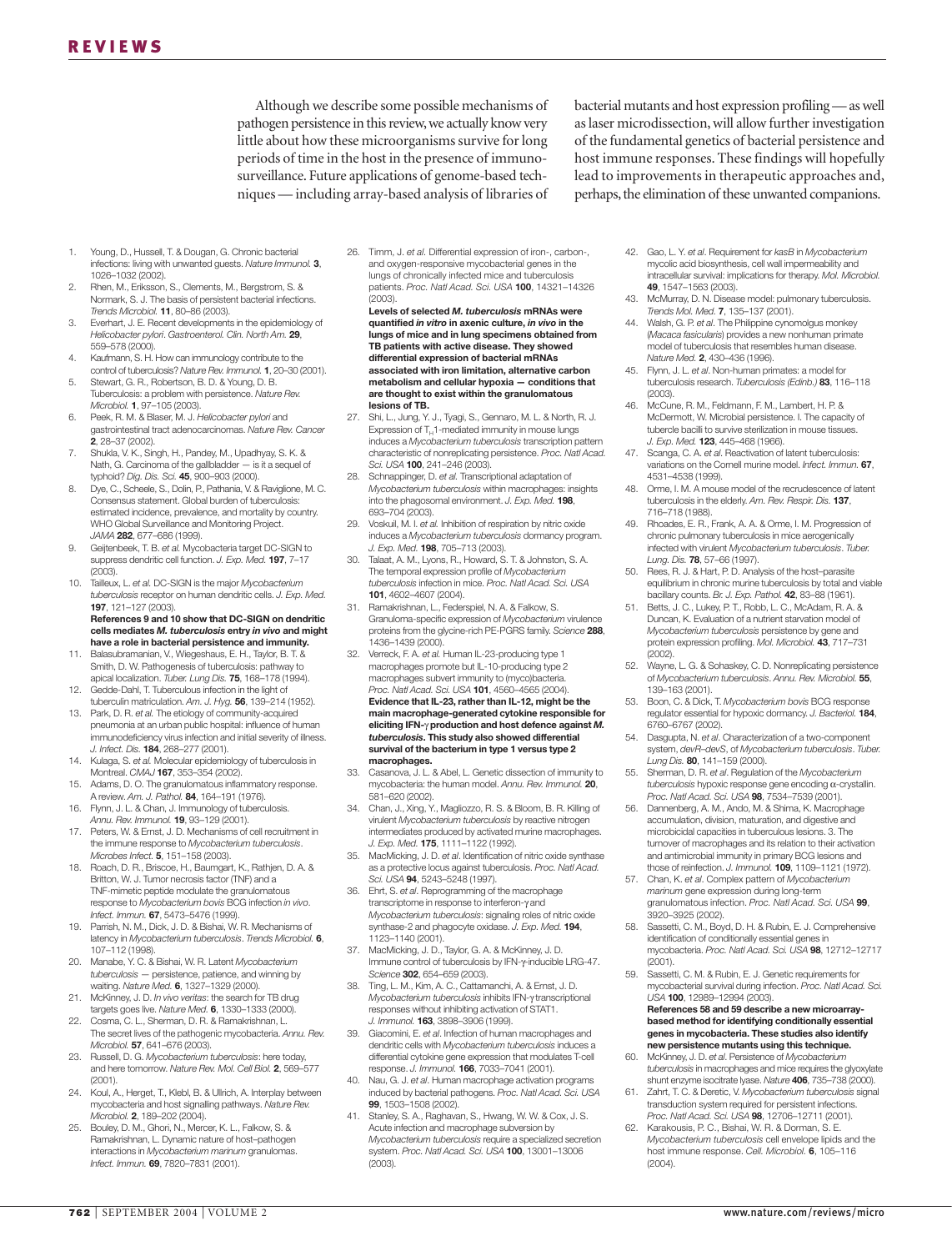- 63. Glickman, M. S., Cox, J. S. & Jacobs, W. R. A novel mycolic acid cyclopropane synthetase is required for cording, persistence, and virulence of *Mycobacterium tuberculosis*. *Mol. Cell* **5**, 717–727 (2000).
- 64. Cosma, C. L., Humbert, O. & Ramakrishnan, L. Superinfecting mycobacteria home to established tuberculous granulomas. *Nature Immunol.* 27 June 2004 (doi:10.1038/ni1091).

#### **Used a zebrafish model to show that trafficking of newly infecting mycobacteria into established tuberculous granulomas is directed by mycobacteria present in macrophages.**

- 65. Caruso, A. M. *et al*. Mice deficient in CD4 T cells have only transiently diminished levels of IFN-γ, yet succumb to tuberculosis. *J. Immunol.* **162**, 5407–5416 (1999).
- 66. van Pinxteren, L. A., Cassidy, J. P., Smedegaard, B. H., Agger, E. M. & Andersen, P. Control of latent *Mycobacterium tuberculosis* infection is dependent on CD8 T cells. *Eur J. Immunol.* **30**, 3689–3698 (2000).
- 67. Scanga, C. A. *et al*. Depletion of CD4+ T cells causes reactivation of murine persistent tuberculosis despite continued expression of interferon-γ and nitric oxide synthase 2. *J. Exp. Med.* **192**, 347–358 (2000).
- 68. Serbina, N. V., Liu, C. C., Scanga, C. A. & Flynn, J. L. CD8+ CTL from lungs of *Mycobacterium tuberculosis*infected mice express perforin *in vivo* and lyse infected macrophages. *J. Immunol.* **165**, 353–363 (2000).
- 69. Stenger, S. *et al*. An antimicrobial activity of cytolytic T cells mediated by granulysin. *Science* **282**, 121–125 (1998).
- 70. Turner, J. *et al*. CD8- and CD95/95L-dependent mechanisms of resistance in mice with chronic pulmonary tuberculosis. *Am. J. Respir. Cell Mol. Biol.* **24**, 203–209 (2001).
- 71. Barnes, P. F. *et al*. Cytokine production at the site of disease in human tuberculosis. *Infect. Immun.* **61**, 3482–3489 (1993).
- 72. Barnes, P. F. *et al*. Patterns of cytokine production by mycobacterium-reactive human T-cell clones. *Infect. Immun.* **61**, 197–203 (1993).
- 73. Verbon, A. *et al*. Serum concentrations of cytokines in patients with active tuberculosis (TB) and after treatment. *Clin. Exp. Immunol.* **115**, 110–113 (1999).
- 74. Turner, J. *et al*. *In vivo* IL-10 production reactivates chronic pulmonary tuberculosis in C57BL/6 mice. *J. Immunol.* **169**, 6343–6351 (2002).
- 75. Flynn, J. L. *et al*. Tumor necrosis factor-α is required in the protective immune response against *Mycobacterium tuberculosis* in mice. *Immunity* **2**, 561–572 (1995).
- 76. Turner, J., Frank, A. A., Brooks, J. V., Marietta, P. M. & Orme, I. M. Pentoxifylline treatment of mice with chronic pulmonary tuberculosis accelerates the development of destructive pathology. *Immunology* **102**, 248–253 (2001).
- 77. Kindler, V., Sappino, A. P., Grau, G. E., Piguet, P. F. & Vassalli, P. The inducing role of tumor necrosis factor in the development of bactericidal granulomas during BCG infection. *Cell* **56**, 731–740 (1989).
- 78. Mohan, V. P. *et al*. Effects of tumor necrosis factor-α on host immune response in chronic persistent tuberculosis: possible role for limiting pathology. *Infect. Immun.* **69**, .<br>1847–1855 (2001).
- 79. Keane, J. *et al*. Tuberculosis associated with infliximab, a tumor necrosis factor-α-neutralizing agent. *N. Engl. J. Med.* **345**, 1098–1104 (2001).
- 80. Carter, P. B. & Collins, F. M. Peyer's patch responsiveness to *Salmonella* in mice. *J. Reticuloendothel. Soc.* **17**, 38–46 (1975).
- 81. Vasquez-Torres, A. *et al*. Extraintestinal dissemination of *Salmonella* via CD18-expressing phagocytes. *Nature* **401**, 804–808 (1999).
- 82. Sinnott, C. R. & Teall, A. J. Persistent gallbladder carriage of *Salmonella typhi*. *Lancet* **1**, 976 (1987).
- 83. Wain, J. *et al*. Quantitation of bacteria in bone marrow from patients with typhoid fever: relationship between counts and clinical features. *J. Clin. Microbiol.* **39**, 1571–1576 (2001).
- 84. House, D., Bishop, A., Parry, C., Dougan, G. & Wain, J. Typhoid fever: pathogenesis and disease. *Curr. Opin. Infect. Dis.* **14**, 573–578 (2001).
- 85. Wain, J. *et al*. Molecular typing of multiple-antibiotic-resistant *Salmonella enterica* serovar Typhi from Vietnam: application to acute and relapse cases of typhoid fever. *J. Clin. Microbiol.* **37**, 2466–2472 (1999).
- 86. Ledingham, J. C. G. & Arkwright, J. A. *The Carrier Problem in Infectious Disease* (Edward Arnold, London, 1912).
- 87. Stokes, A. & Clarke, C. A search for typhoid carriers among 800 convalescents. *Lancet* **1**, 566–569 (1912).
- 88. Levine, M. M., Black, R. E. & Lanata, C. Precise estimation of the numbers of chronic carriers of *Salmonella typhi* in Santiago, Chile, an endemic area. *J. Infect. Dis.* **146**, 724–726 (1982).
- 89. Vogelsang, T. M. & Boe, J. Temporary and chronic carriers of *Salmonella typhi* and *Salmonella paratyphi* B. *Br. J. Hyg.* **46**, 252–261 (1948).
- 90. Bao, X., Qiu, J., Yang, N., Mei, L. & Chen, X. Study and preparation of Vi-PHA reagent and its application for detection of *Salmonella typhi* carriers. *Wei Sheng Wu Xue Bao* **32**, 289–295 (1992) (in Chinese).
- Hormaeche, C. E., Harrington, K. A. & Joysey, H. S. Natural resistance to salmonellae in mice: control by genes within the major histocompatibility complex. *J. Infect. Dis.* **152**, 1050–1056 (1985).
- 92. Vidal, S. M., Malo, D., Vogan, K., Skamene, E. & Gros, P. Natural resistance to infection with intracellular parasites: isolation of a candidate for Bcg. *Cell* **73**, 469–485 (1993).
- 93. Gruenheid, S., Pinner, E., Desjardins, M. & Gros, P. Natural resistance to infection with intracellular pathogens: the Nramp1 protein is recruited to the membrane of the phagosome. *J. Exp. Med.* **185**, 717–730 (1997).
- 94. Vidal, S. *et al*. The *Ity*/*Lsh*/*Bcg* locus: natural resistance to infection with intracellular parasites is abrogated by disruption of the *Nramp1* gene. *J. Exp. Med.* **182**, 655–666 (1995).
- 95. Nauciel, C., Ronco, E., Guenet, J. L. & Pla, M. Role of H-2 and non-H-2 genes in control of bacterial clearance from the spleen in *Salmonella typhimurium*-infected mice. *Infect. Immun.* **56**, 2407–2411 (1988).
- 96. Dunstan, S. J. *et al*. Genes of the class II and class III major histocompatibility complex are associated with typhoid fever in Vietnam. *J. Infect. Dis.* **183**, 261–268 (2001). **Identifies a genetic association in humans between typhoid fever and MHC class II and III genes. The genes that encode TNF-**α **and lymphotoxin-**α**, and alleles of the TNF-**α **microsatellite, were associated with susceptibility to typhoid fever.**
- Nauciel, C. Role of CD4<sup>+</sup> T cells and T-independent mechanisms in acquired resistance to *Salmonella typhimurium* infection. *J. Immunol.* **145**, 1265–1269 (1990).
- 98. Schweitzer, A. N. & Sharpe, A. H. Studies using antigenpresenting cells lacking expression of both B7-1 (CD80) and B7-2 (CD86) show distinct requirements for B7 molecules during priming versus restimulation of  $T_a$ 2 but not T<sub>u</sub>1 cytokine production. *J. Immunol*. **161**, 2762–2771  $(1998)$
- 99. Mittrucker, H. W., Kohler, A., Mak, T. W. & Kaufmann, S. H. Critical role of CD28 in protective immunity against *Salmonella typhimurium*. *J. Immunol.* **163**, 6769–6776 (1999).
- 100. Mittrucker, H. W., Raupach, B., Kohler, A. & Kaufmann, S. H. Cutting edge: role of B lymphocytes in protective immunity against *Salmonella typhimurium* infection. *J. Immunol.* **164**, 1648–1652 (2000).
- 101. Rawlings, D. J. *et al*. Mutation of unique region of Bruton's tyrosine kinase in immunodeficient XID mice. *Science* **261**, 358–361 (1993).
- 102. Thomas, J. D. *et al*. Colocalization of X-linked agammaglobulinemia and X-linked immunodeficiency genes. *Science* **261**, 355–358 (1993).
- 103. Sukupolvi, S., Edelstein, A., Rhen, M., Normark, S. J. & Pfeifer, J. D. Development of a murine model of chronic *Salmonella* infection. *Infect. Immun.* **65**, 838–842 (1997).
- 104. Stocker, B. A. Aromatic-dependent *Salmonella* as antibacterial vaccines and as presenters of heterologous antigens or of DNA encoding them. *J. Biotechnol.* **83**, 45–50 (2000).
- 105. Yamamoto, T. *et al*. Disruption of the genes for ClpXP protease in *Salmonella enterica* serovar Typhimurium results in persistent infection in mice, and development of persistence requires endogenous γ-interferon and tumor necrosis factor-α. *Infect. Immun.* **69**, 3164–3174 (2001).
- 106. Monack, D. M., Bouley, D. M. & Falkow, S. *Salmonella typhimurium* persists within macrophages in the mesenteric lymph nodes of chronically infected *Nramp1*+/+ mice and can be reactivated by IFN-γ neutralization. *J. Exp. Med.* **199**, 231–241 (2004).

**Established a mouse model of** *S. typhimurium* **persistence and showed that persisting bacteria reside in MOMA2+ macrophages within mesenteric lymph nodes and that IFN-**γ **has an important role in maintaining persistence.**

- 107. Anderson, G. W., Hamblen, A. D. & Smith, H. M. Typhoid carriers. A study of their disease-producing potentialities over a series of years as indicated by a study of cases. *Am. J. Public Health* **26**, 396–405 (1936).
- 108. Buchwald, D. S. & Blaser, M. J. A review of human salmonellosis: II. Duration of excretion following infection with nontyphi *Salmonella*. *Rev. Infect. Dis.* **6**, 345–356 (1984).
- 109. Edelman, R. & Levine, M. M. Summary of an international workshop on typhoid fever. *Rev. Infect. Dis.* **8**, 329–349 (1986).
- 110. Dinbar, A., Altmann, G. & Tulcinsky, D. B. The treatment of chronic biliary salmonella carriers. *Am. J. Med.* **47**, 236–242 (1969).
- 111. Gaines, S., Sprinz, H., Tully, J. G. & Tigertt, W. D. Studies on infection and immunity in experimental typhoid fever. VII. The distribution of *Salmonella typhi* in chimpanzee tissue following oral challenge, and the relationship between the numbers of bacilli and morphologic lesions. *J. Infect. Dis.* **118**, 293–306 (1968).
- 112. Wigley, P., Berchieri, A., Page, K. L., Smith, A. L. & Barrow, P. A. *Salmonella enterica* serovar Pullorum persists in splenic macrophages and in the reproductive tract during persistent, disease-free carriage in chickens. *Infect. Immun.* **69**, 7873–7879 (2001).
- 113. Holden, D. W. Trafficking of the *Salmonella* vacuole in macrophages. *Traffic* **3**, 161–169 (2002).
- 114. Eriksson, S., Lucchini, S., Thompson, A., Rhen, M. & Hinton, J. C. Unravelling the biology of macrophage infection by gene expression profiling of intracellular *Salmonella enterica*. *Mol. Microbiol.* **47**, 103–118 (2003).
- 115. Richter-Dahlfors, A., Buchan, A. M. J. & Finlay, B. B. Murine salmonellosis studied by confocal microscopy: *Salmonella typhimurium* resides intracellularly inside macrophages and exerts a cytotoxic effect on phagocytes *in vivo*. *J. Exp. Med.* **186**, 569–580 (1997).
- 116. Monack, D. M. *et al*. *Salmonella* exploits caspase-1 to colonize Peyer's patches in a murine typhoid model. *J. Exp. Med.* **192**, 249–258 (2000).
- 117. Monack, D. M., Raupach, B., Hromockyj, A. E. & Falkow, S. *Salmonella typhimurium* invasion induces apoptosis in infected macrophages. *Proc. Natl Acad. Sci. USA* **93**, 9833–9838 (1996).
- 118. van Der Velden, A. W., Lindgren, S. W., Worley, M. J. & Heffron, F. *Salmonella* pathogenicity island 1-independent induction of apoptosis in infected macrophages by *Salmonella enterica* serotype Typhimurium. *Infect. Immun.* **68**, 5702–5709 (2000).
- 119. Monack, D. M., Detweiler, C. S. & Falkow, S. *Salmonella* pathogenicity island 2-dependent macrophage death is mediated in part by the host cysteine protease caspase-1. *Cell. Microbiol.* (2001).
- 120. Clements, M. O. *et al*. Polynucleotide phosphorylase is a global regulator of virulence and persistency in *Salmonella enterica*. *Proc. Natl Acad. Sci. USA* **99**, 8784–8789 (2002).
- 121. Vazquez-Torres, A. *et al*. *Salmonella* pathogenicity island 2-dependent evasion of the phagocyte NADPH oxidase. *Science* **287**, 1655–1658 (2000).
- 122. Hensel, M. *Salmonella* pathogenicity island 2. *Mol. Microbiol.* **36**, 1015–1023 (2000).
- 123. Wigley, P., Jones, M. A. & Barrow, P. A. *Salmonella enterica* serovar Pullorum requires the *Salmonella* pathogenicity island 2 type III secretion system for virulence and carriage in the chicken. *Avian Pathol.* **31**, 501–506 (2002).
- 124. Salcedo, S. P., Noursadeghi, M., Cohen, J. & Holden, D. W. Intracellular replication of *Salmonella typhimurium* strains in specific subsets of splenic macrophages *in vivo*. *Cell. Microbiol.* **3**, 587–597 (2001).
- 125. Nauciel, C. & Espinasse-Maes, F. Role of γ-interferon and tumor necrosis factor-α in resistance to *Salmonella typhimurium* infection. *Infect. Immun.* **60**, 450–454 (1992).
- 126. Pie, S., Matsiota-Bernard, P., Truffa-Bachi, P. & Nauciel, C. γ-interferon and interleukin-10 gene expression in innately susceptible and resistant mice during the early phase of *Salmonella typhimurium* infection. *Infect. Immun.* **64**, 849–854 (1996).
- 127. Mastroeni, P. *et al*. Interleukin-12 is required for control of the growth of attenuated aromatic-compound-dependent salmonellae in BALB/c mice: role of γ-interferon and macrophage activation. *Infect. Immun.* **66**, 4767–4776 (1998).
- 128. Jouanguy, E. *et al*. IL-12 and IFN-γ in host defense against mycobacteria and salmonella in mice and men. *Curr. Opin. Immunol.* **11**, 346–351 (1999).
- 129. Netea, M. G. *et al*. *Salmonella* septicemia in rheumatoid arthritis patients receiving anti-tumor necrosis factor therapy: association with decreased interferon-γ production and Toll-like receptor 4 expression. *Arthritis Rheum.* **48**, 1853–1857 (2003).
- 130. Mittrucker, H. W., Kohler, A. & Kaufmann, S. H. Characterization of the murine T-lymphocyte response to *Salmonella enterica* serovar Typhimurium infection. *Infect. Immun.* **70**, 199–203 (2002).
- 131. Eisenstein, T. K., Huang, D., Meissler, J. J. & al-Ramadi, B. Macrophage nitric oxide mediates immunosuppression in infectious inflammation. *Immunobiology* **191**, 493–502 (1994).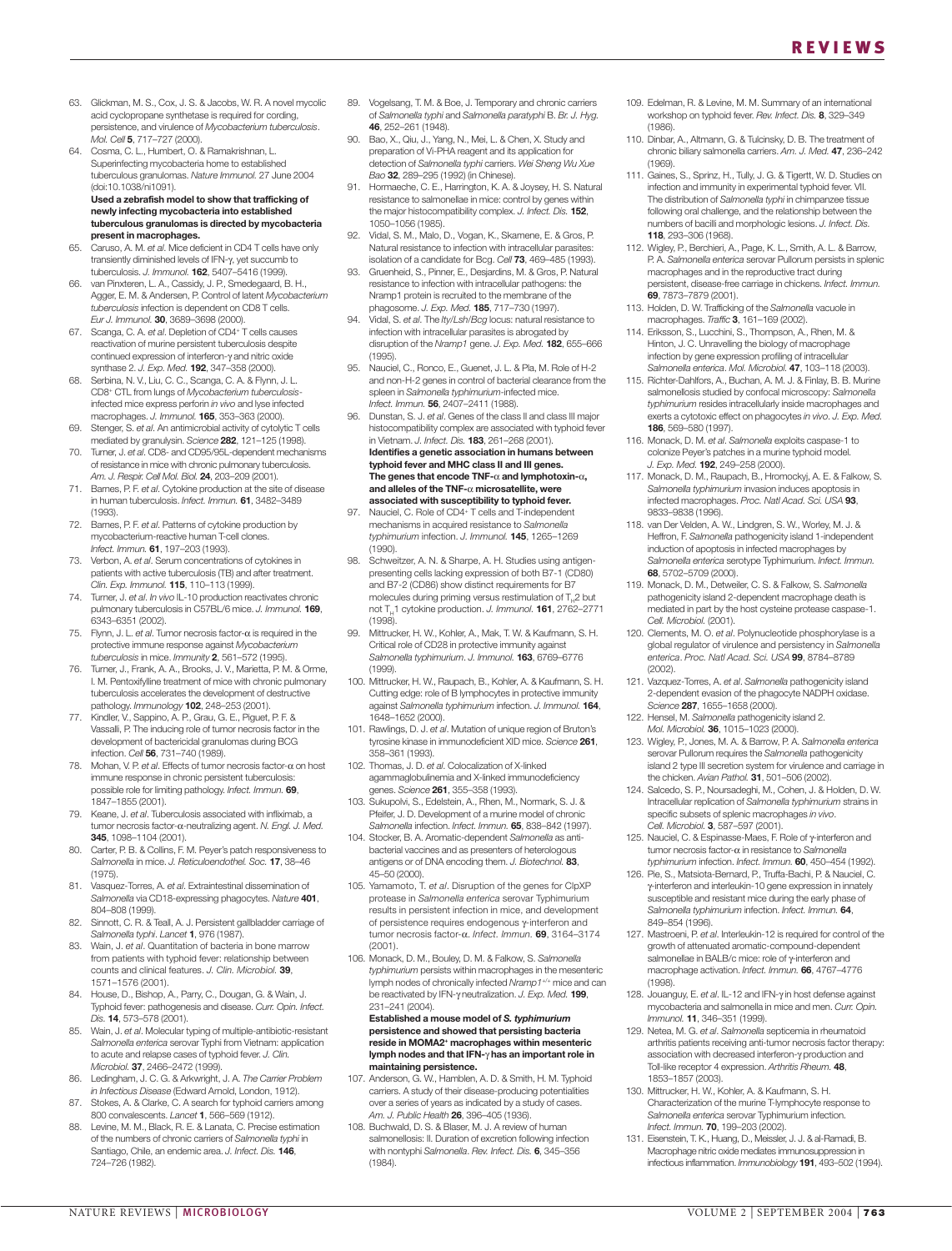- 132. Pie, S., Truffa-Bachi, P., Pla, M. & Nauciel, C. T<sub>H</sub>1 response in *Salmonella typhimurium*-infected mice with a high or low rate of bacterial clearance. *Infect. Immun.* **65**, 4509–4514 (1997).
- 133. MacFarlane, A. S., Schwacha, M. G. & Eisenstein, T. K. *In vivo* blockage of nitric oxide with aminoguanidine inhibits immunosuppression induced by an attenuated strain of *Salmonella typhimurium*, potentiates *Salmonella* infection, and inhibits macrophage and polymorphonuclear leukocyte influx into the spleen. *Infect. Immun.* **67**, 891–898 (1999).
- 134. Valdivia, R. H., Cirillo, D. M., Lee, A. K., Bouley, D. M. & Falkow, S. *mig-14* is a horizontally acquired, host-induced gene required for *Salmonella enterica* lethal infection in the murine model of typhoid fever. *Infect. Immun.* **68**, 7126–7131 (2000).
- 135. Detweiler, C. S., Monack, D. M., Brodsky, I. E., Mathew, H. & Falkow, S. *virK*, *somA* and *rcsC* are important for systemic *Salmonella enterica* serovar Typhimurium infection and cationic peptide resistance. *Mol. Microbiol.* **48**, 385–400 (2003).
- 136. Rosenberger, C. M., Gallo, R. L. & Finlay, B. B. Interplay between antibacterial effectors: a macrophage antimicrobial peptide impairs intracellular *Salmonella* replication. *Proc. Natl Acad. Sci. USA* **101**, 2422–2427 (2004). **Demonstrates the expression of cationic peptides in macrophages as an antibacterial effector mechanism against intracellular pathogens. Macrophage expression of the murine cathelicidin-related antimicrobial peptide (CRAMP) impaired** *Salmonella* **cell division** *in vivo***.**
- 137. Nomura, A., Stemmermann, G. N., Chyou, P. H., Perez-Perez, G. I. & Blaser, M. J. *Helicobacter pylori* infection and the risk for duodenal and gastric ulceration. *Ann. Intern. Med.* **120**, 977–981 (1994).
- 138. Marshall, B. *Helicobacter pylori*: 20 years on. *Clin. Med.* **2**, 147–152 (2002).
- 139. Montecucco, C. & Rappuoli, R. Living dangerously: how *Helicobacter pylori* survives in the human stomach. *Nature Rev. Mol. Cell Biol.* **2**, 457–466 (2001).
- 140. Karnes, W. E. *et al*. Positive serum antibody and negative tissue staining for *Helicobacter pylori* in subjects with atrophic body gastritis. *Gastroenterology* **101**, 167–174  $(1991)$
- 141. O'Rourke, J. L. & Lee, A. Animal models of *Helicobacter pylori* infection and disease. *Microbes Infect.* **5**, 741–748 (2003).
- 142. Hoffman, P. S. *et al*. Development of an interleukin-12 deficient mouse model that is permissive for colonization by a motile KE26695 strain of *Helicobacter pylori*. *Infect. Immun.* **71**, 2534–2541 (2003).
- 143. Nathan, C. & Shiloh, M. U. Reactive oxygen and nitrogen intermediates in the relationship between mammalian hosts and microbial pathogens. *Proc. Natl Acad. Sci. USA* **97**, 8841–8848 (2000).
- 144. Wilson, K. T. *et al*. *Helicobacter pylori* stimulates inducible nitric oxide synthase expression and activity in a murine macrophage cell line. *Gastroenterology* **111**, 1524–1533 (1996).
- 145. Fu, S. *et al*. Increased expression and cellular localization of inducible nitric oxide synthase and cyclooxygenase 2 in *Helicobacter pylori* gastritis. *Gastroenterology* **116**, 1319–1329 (1999).
- 146. Gobert, A. P. *et al*. *Helicobacter pylori* arginase inhibits nitric oxide production by eukaryotic cells: a strategy for bacterial survival. *Proc. Natl Acad. Sci. USA* **98**, 13844–13849 (2001). **Shows that** *H. pylori* **is able to block NOS2-mediated**

#### **nitric oxide production by expressing the enzyme arginase, which competes for the common substrate L-arginine. Mutation of the corresponding gene results in efficient NO-mediated killing of mutant bacteria by macrophages.**

- 147. McGee, D. J., Radcliff, F. J., Mendz, G. L., Ferrero, R. L. & Mobley, H. L. *Helicobacter pylori rocF* is required for arginase activity and acid protection *in vitro* but is not essential for colonization of mice or for urease activity. *J. Bacteriol* **181**, 7314–7322 (1999).
- 148. Allen, L. A., Schlesinger, L. S. & Kang, B. Virulent strains of *Helicobacter pylori* demonstrate delayed phagocytosis and stimulate homotypic phagosome fusion in macrophages. *J. Exp. Med.* **191**, 115–128 (2000).
- 149. Ramarao, N., Gray-Owen, S. D., Backert, S. & Meyer, T. F. *Helicobacter pylori* inhibits phagocytosis by professional phagocytes involving type IV secretion components. *Mol. Microbiol.* **37**, 1389–1404 (2000).
- 150. Ramarao, N. & Meyer, T. F. *Helicobacter pylori* resists phagocytosis by macrophages: quantitative assessment by confocal microscopy and fluorescence-activated cell sorting. *Infect. Immun.* **69**, 2604–2611 (2001).
- 151. Parsonnet, J., Friedman, G. D., Orentreich, N. & Vogelman, H. Risk for gastric cancer in people with CagA-positive or CagAnegative *Helicobacter pylori* infection. *Gut* **40**, 297–301 (1997).
- 152. Perez-Perez, G. I., Peek, R. M., Legath, A. J., Heine, P. R. & Graff, L. B. The role of CagA status in gastric and extragastric complications of *Helicobacter pylori*. *J. Physiol. Pharmacol.* **50**, 833–845 (1999).
- 153. Webb, P. M., Crabtree, J. E. & Forman, D. Gastric cancer, cytotoxin-associated gene A-positive *Helicobacter pylori*, and serum pepsinogens: an international study. The Eurogst Study Group. *Gastroenterology* **116**, 269–276 (1999).
- 154. Ermak, T. H. *et al*. Immunization of mice with urease vaccine affords protection against *Helicobacter pylori* infection in the absence of antibodies and is mediated by MHC class II-restricted responses. *J. Exp. Med.* **188**, 2277–2288 (1998).
- 155. Knipp, U., Birkholz, S., Kaup, W., Mahnke, K. & Opferkuch, W. Suppression of human mononuclear cell response by *Helicobacter pylori*: effects on isolated monocytes and lymphocytes. *FEMS Immunol. Med. Microbiol.* **8**, 157–166 (1994).
- 156. Gebert, B., Fischer, W., Weiss, E., Hoffmann, R. & Haas, R. *Helicobacter pylori* vacuolating cytotoxin inhibits T lymphocyte activation. *Science* **301**, 1099–1102 (2003).
- 157. Boncristiano, M. *et al*. The *Helicobacter pylori* vacuolating toxin inhibits T cell activation by two independent
- mechanisms. *J. Exp. Med.* **198**, 1887–1897 (2003). **References 156 and 157 show that the vacuolating cytotoxin VacA can act as an immunomodulator by interfering with the IL-2 signalling pathway in T cells. VacA blocks the antigen-dependent proliferation of T cells by inhibiting Ca2+ mobilization and,** subsequently, the activity of the Ca<sup>2+</sup>-dependent **phosphatase calcineurin, which in turn inhibits the activation of the transcription factor NFAT.**
- 158. Cover, T. L. & Blaser, M. J. Purification and characterization of the vacuolating toxin from *Helicobacter pylori*. *J. Biol. Chem.* **267**, 10570–10575 (1992).
- 159. Montecucco, C., De Bernard, M., Papini, E. & Zoratti, M. *Helicobacter pylori* vacuolating cytotoxin: cell intoxication and anion-specific channel activity. *Curr. Top. Microbiol. Immunol.* **257**, 113–129 (2001).
- 160. Molinari, M. *et al*. Selective inhibition of Ii-dependent antigen presentation by *Helicobacter pylori* toxin VacA. *J. Exp. Med.* **187**, 135–140 (1998).
- 161. Molinari, M. *et al*. Vacuoles induced by *Helicobacter pylori* toxin contain both late endosomal and lysosomal markers. *J. Biol Chem* **272**, 25339–25344 (1997).
- 162. Ricci, V. *et al*. *Helicobacter pylori* vacuolating toxin accumulates within the endosomal-vacuolar compartment of cultured gastric cells and potentiates the vacuolating activity of ammonia. *J. Pathol.* **183**, 453–459 (1997).
- 163. Salama, N. R., Otto, G., Tompkins, L. & Falkow, S. Vacuolating cytotoxin of *Helicobacter pylori* plays a role during colonization in a mouse model of infection. *Infect. Immun.* **69**, 730–736 (2001).
- 164. Blaser, M. J. & Parsonnet, J. Parasitism by the "slow" *bacterium Helicobacter pylori* leads to altered gastric homeostasis and neoplasia. *J. Clin. Invest* **94**, 4–8 (1994).
- 165. Perez-Perez, G. I., Shepherd, V. L., Morrow, J. D. & Blaser, M. J. Activation of human THP-1 cells and rat bone marrow-derived macrophages by *Helicobacter pylori* lipopolysaccharide. *Infect. Immun.* **63**, 1183–1187 (1995).
- 166. Ismail, H. F., Zhang, J., Lynch, R. G., Wang, Y. & Berg, D. J. Role for complement in development of *Helicobacter*-induced gastritis in interleukin-10-deficient mice. *Infect. Immun.* **71**, 7140–7148 (2003).
- 167. Blanchard, T. G., Yu, F., Hsieh, C. L. & Redline, R. W. Severe inflammation and reduced bacteria load in murine helicobacter infection caused by lack of phagocyte oxidase activity. *J. Infect. Dis.* **187**, 1609–1615 (2003).
- 168. Kawahara, T. *et al*. Type I *Helicobacter pylori* lipopolysaccharide stimulates toll-like receptor 4 and activates mitogen oxidase 1 in gastric pit cells. *Infect. Immun.* **69**, 4382–4389 (2001).
- 169. Smith, M. F. *et al*. Toll-like receptor (TLR) 2 and TLR5, but not TLR4, are required for *Helicobacter pylori*-induced NF-κB activation and chemokine expression by epithelial cells. *J. Biol. Chem.* **278**, 32552–32560 (2003).
- 170. Poltorak, A. *et al*. Defective LPS signaling in C3H/HeJ and C57BL/10ScCr mice: mutations in *Tlr4* gene. *Science* **282**, 2085–2088 (1998).
- 171. Lee, S. K. *et al*. *Helicobacter pylori* flagellins have very low intrinsic activity to stimulate human gastric epithelial cells via TLR5. *Microbes Infect.* **5**, 1345–1356 (2003).
- 172. Philpott, D. J. *et al*. Reduced activation of inflammatory responses in host cells by mouse-adapted *Helicobacter pylori* isolates. *Cell. Microbiol.* **4**, 285–296 (2002).

**Investigates the link between the Cag-PAI and induction of proinflammatory responses in the mouse model of** *H. pylori* **infection. It shows that mouseadapted variants that lack the Cag-PAI infect mice at higher levels and have a reduced ability to trigger inflammatory responses** *in vitro***.** 

- 173. Yamaoka, Y. *et al*. Induction of various cytokines and development of severe mucosal inflammation by *cagA* gene positive *Helicobacter pylori* strains. *Gut* **41**, 442–451 (1997).
- 174. Atherton, J. C., Tham, K. T., Peek, R. M., Cover, T. L. & Blaser, M. J. Density of *Helicobacter pylori* infection *in vivo* as assessed by quantitative culture and histology. *J. Infect. Dis.* **174**, 552–556 (1996).
- 175. Kersulyte, D., Chalkauskas, H. & Berg, D. E. Emergence of recombinant strains of *Helicobacter pylori* during human infection. *Mol. Microbiol.* **31**, 31–43 (1999).
- 176. Akopyanz, N., Bukanov, N. O., Westblom, T. U. & Berg, D. E. PCR-based RFLP analysis of DNA sequence diversity in the gastric pathogen *Helicobacter pylori*. *Nucleic Acids Res.* **20**, 6221–6225 (1992).
- 177. Achtman, M. *et al*. Recombination and clonal groupings within *Helicobacter pylori* from different geographical regions. *Mol. Microbiol.* **32**, 459–470 (1999).
- 178. van Doorn, N. E. *et al*. Genomic DNA fingerprinting of clinical isolates of *Helicobacter pylori* by REP-PCR and restriction fragment end-labelling. *FEMS Microbiol. Lett.* **160**, 145–150 (1998).
- 179. Suerbaum, S. *et al*. Free recombination within *Helicobacter pylori*. *Proc. Natl Acad. Sci. USA* **95**, 12619–12624 (1998). 180. Blaser, M. J. Ecology of *Helicobacter pylori* in the human
- stomach. *J. Clin. Invest.* **100**, 759–762 (1997). 181. Blaser, M. J. & Berg, D. E. *Helicobacter pylori* genetic diversity and risk of human disease. *J. Clin. Invest.* **107**,
- 767–773 (2001). 182. Covacci, A. & Rappuoli, R. *Helicobacter pylori*: molecular evolution of a bacterial quasi-species. *Curr. Opin. Microbiol.* **1**, 96–102 (1998).
- 183. Israel, D. A. *et al*. *Helicobacter pylori* genetic diversity within the gastric niche of a single human host. *Proc. Natl Acad. Sci. USA* **98**, 14625–14630 (2001).
- 184. Salama, N. *et al*. A whole-genome microarray reveals genetic diversity among *Helicobacter pylori* strains. *Proc. Natl Acad. Sci. USA* **97**, 14668–14673 (2000).
- 185. Szpirer, C. Y., Faelen, M. & Couturier, M. Interaction between the RP4 coupling protein TraG and the pBHR1 mobilization protein Mob. *Mol. Microbiol.* **37**, 1283–1292 (2000).
- 186. Cabezon, E., Sastre, J. I. & de la Cruz, F. Genetic evidence of a coupling role for the TraG protein family in bacterial conjugation. *Mol. Gen. Genet.* **254**, 400–406 (1997).
- 187. Solnick, J. V., Hansen, L. M., Salama, N. R., Boonjakuakul, J. K. & Syvanen, M. Modification of *Helicobacter pylori* outer membrane protein expression during experimental infection of rhesus macaques. *Proc. Natl Acad. Sci. USA* **101**, 2106–2111 (2004).
- 188. Ilver, D. *et al*. *Helicobacter pylori* adhesin binding fucosylated histo-blood group antigens revealed by retagging. *Science* **279**, 373–377 (1998).
- 189. Wang, G., Ge, Z., Rasko, D. A. & Taylor, D. E. Lewis antigens in *Helicobacter pylori*: biosynthesis and phase variation. *Mol. Microbiol.* **36**, 1187–1196 (2000).
- 190. Appelmelk, B. J., Monteiro, M. A., Martin, S. L., Moran, A. P. & Vandenbroucke-Grauls, C. M. Why *Helicobacter pylori* has Lewis antigens. *Trends Microbiol.* **8**, 565–570 (2000).
- 191. Osaki, T. *et al*. Establishment and characterisation of a monoclonal antibody to inhibit adhesion of *Helicobacter pylori* to gastric epithelial cells. *J. Med. Microbiol.* **47**, 505–512 (1998).
- 192. Edwards, N. J. *et al*. Lewis X structures in the O antigen side-chain promote adhesion of *Helicobacter pylori* to the gastric epithelium. *Mol. Microbiol.* **35**, 1530–1539 (2000).
- 193. Hofreuter, D., Odenbreit, S. & Haas, R. Natural transformation competence in *Helicobacter pylori* is mediated by the basic components of a type IV secretion system. *Mol. Microbiol.* **41**, 379–391 (2001).
- 194. Hofreuter, D., Odenbreit, S., Henke, G. & Haas, R. Natural competence for DNA transformation in *Helicobacter pylori*: identification and genetic characterization of the comB locus. *Mol. Microbiol.* **28**, 1027–1038 (1998).
- 195. Kersulyte, D. *et al*. Cluster of type IV secretion genes in *Helicobacter pylori*'s plasticity zone. *J. Bacteriol.* **185**, 3764–3772 (2003).
- 196. Penfold, S. S., Lastovica, A. J. & Elisha, B. G. Demonstration of plasmids in *Campylobacter pylori*. *J. Infect. Dis.* **157**, 850–851 (1988).
- 197. Hofreuter, D. & Haas, R. Characterization of two cryptic *Helicobacter pylori* plasmids: a putative source for horizontal gene transfer and gene shuffling. *J. Bacteriol.* **184**, 2755–2766 (2002).